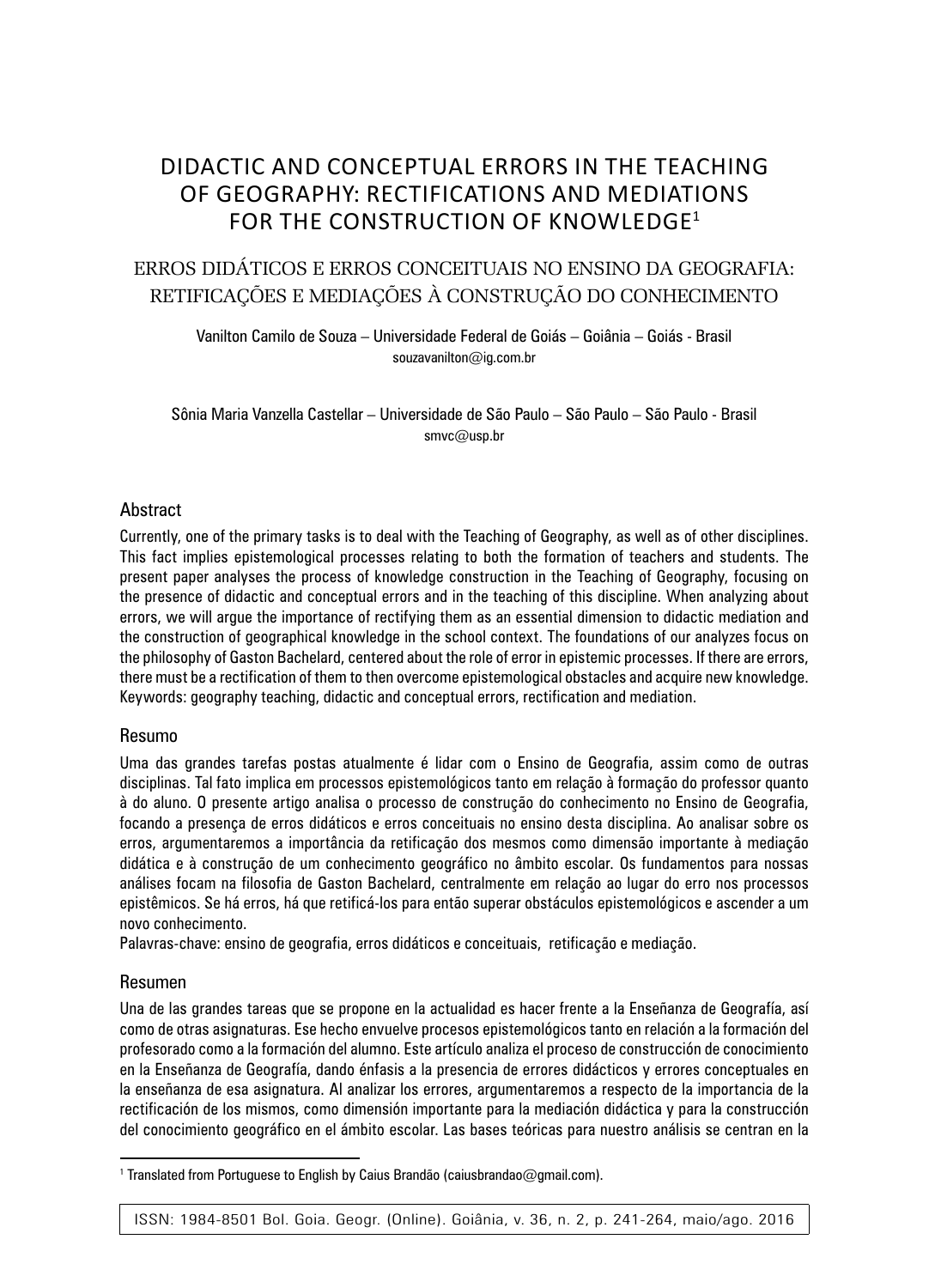filosofía de Gaston Bachelard, centralmente en relación al lugar del error en los procesos epistémicos. Si hay errores, debe haber rectificación de los mismos para, de esa forma, superar obstáculos epistemológicos y ascender a un nuevo conocimiento.

Palabras-clave: enseñanza de geografía, errores didácticos y conceptuales, rectificación y mediación.

#### Introduction

We are certain that the construction of knowledge is based on the agent's cognitive actions and that these actions are the result of complex thought processes that enable the structuring of reasoning. Thus, reasoning, in turn, from our viewpoint is more consistent when the thought is motivated by the relation established between scientific knowledge and conceptions of the world that are present in the individual's everyday practices. In other words, the development of thought will have more solidity when the knowledge has a meaning so that the individual will be more interested in the social, natural, political, economic and cultural phenomena that occur in our society and, if possible, for the practical life. In this perspective, we advocate that for the learning of Geography is essential, on the one hand, the coherence and theoreticalmethodological approach that is established among Geography, Philosophy and Education, centrally. On the other hand, it must be considered the psychological processes that enable students to internalize knowledge in addition to consistently and autonomously exercise their social practice. By understanding that the construction of knowledge is a process, and that the relations between the object of knowledge and the subject do not happen in a natural, simple, and/or mechanic way, it must be considered how the teaching is carried out, as well as that the teacher's mediation (in the Vygotskian sense) is what enables the development of thought. We also judge that the mediations for this process do not occur naturally and mechanically. They (the mediations) must be intentional, based on students' previous information and knowledge of Geography. In this way, they are mediations offered by the teacher – this is what we call didactic mediation (D'avila, 2008).

Under this perspective, we will reflect on the place of error in the construction of knowledge regarding the Teaching of Geography. In other words, we will consider the error as an essential dimension to the mediating action and the approach between previous information and the knowledge of Geography that we advocate. In this paper, we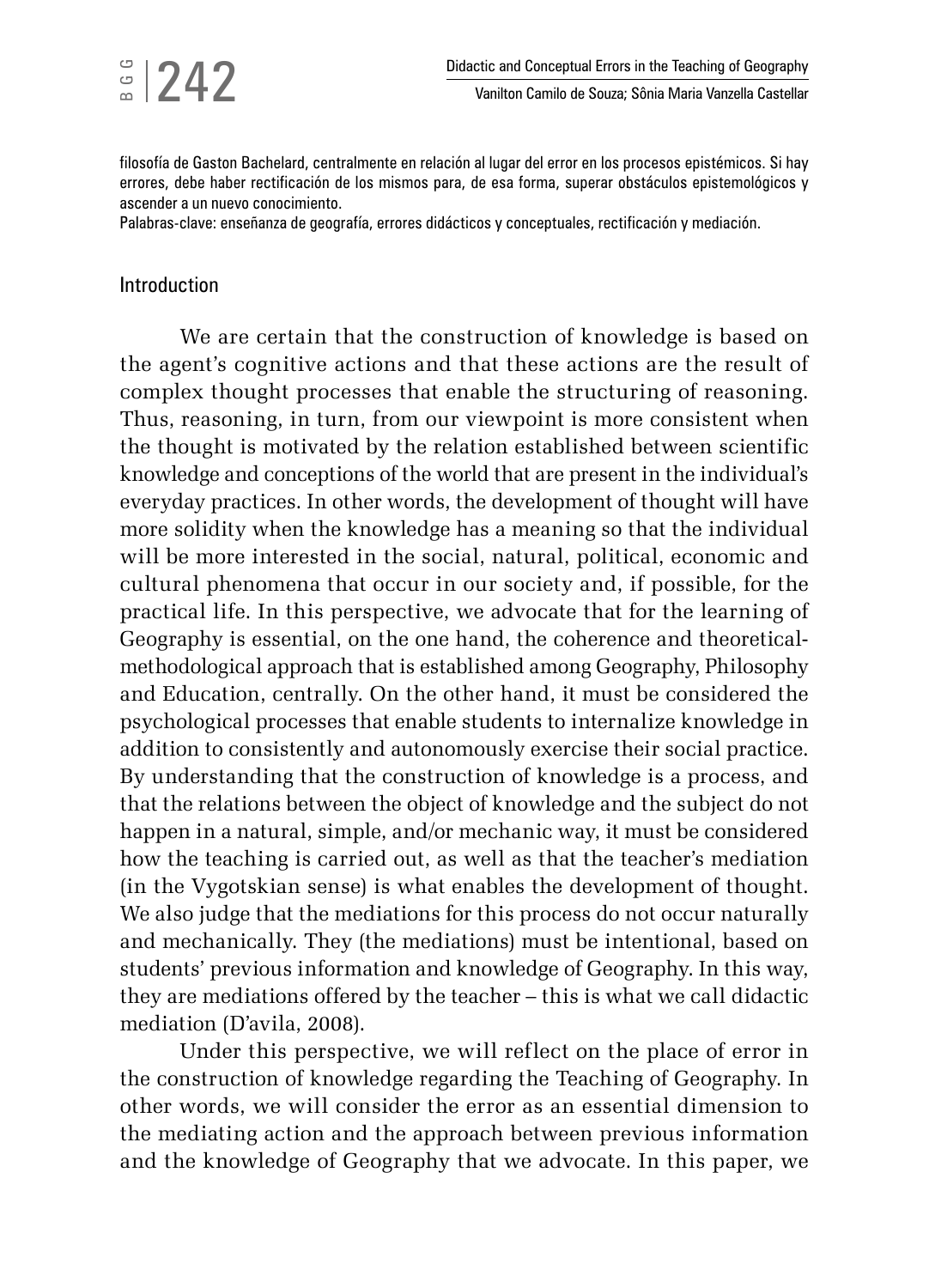will use the conception of error in Gaston Bachelard<sup>2</sup>'s perspective. From this groundwork, we propose to reflect on errors in the teaching of the discipline.

The studies about Gaston Bachelard in the Teaching of Geography, particularly the ones related to error rectification as a dimension capable of overcoming the epistemological obstacles present in the formation of Geography teachers, have been carried out on different occasions.

For many years, the professor Sônia Castellar has been studying the importance of this philosopher in her work as a researcher, professor, and post-graduate mentor. One of the Bachelard's important notions is related to the overcoming of obstacles and error. This idea is about departing from the contemplation of the self to seek out the other, to dialect the experience, which brings out the need of diversifying thinking and overthrowing certainties, reorganizing the thought and wisdom. In this sense, the author states that:

> the most challenging task is to put scientific culture in a state of permanent mobilization, to replace closed and static knowing with an open and dynamic knowledge, to dialect all experimental variables, to finally offer reason the motives to evolve (Bachelard, 1998, p. 24)

The understanding of a word or term requires several meanings, which can be factual or epistemological, showing that, from a concept one can obtain another or analyze its relation to the other. In this scheme, the empirical world, experienced by the student can provide notions about the theoretical world. The pupil's experience and the teacher's action – through the means of problematizations, research, lectures, and field work – will contribute so that he or she will be able to structure and construct scientific concepts in the field of the theoretical world (Castellar, 2010).

Another occasion occurred through the dialogues established by the Professor Vanilton Camilo de Souza with the group Didactic of Social and Experimental Sciences at the Universidad de Sevilla, during the doctorate course that he attended at that University. In these dialogues, Bachelard was the main object of theoretical discussions, particularly

<sup>2</sup> There are studies in the Teaching of Geography referenced by the "nocturnal" Gaston Bachelard, from reveries. In this work, however, we use as a reference the Epistemic Bachelard, "diurnal".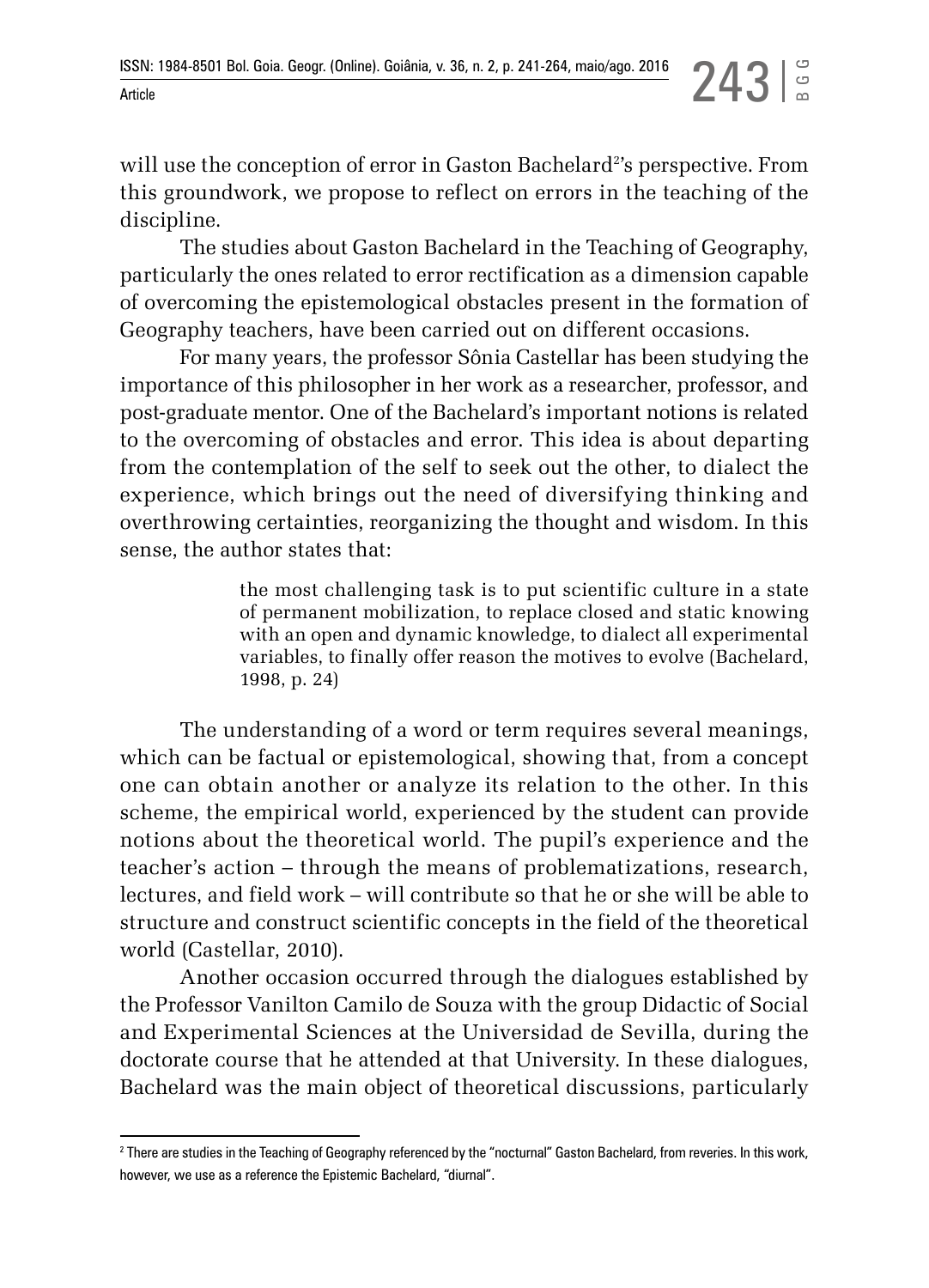# $\frac{3}{2}$ |244

around the error category. Through this group; we had access to the work of the French author Pierre Astolfi, who first systematized the error contributions from the Bachelardian perspective on teaching. In Brazil, these didactic foundations are highly incorporated in science education.

In turn, the debates over the work of Bachelard for the Teaching of Geography gained new systematizations during the post-doctoral program at University of São Paulo-Faculty of Education (FEUSP), in which the authors of this paper had the opportunity to discuss the potentialities of this category in the educational process of Geography teachers<sup>3</sup>. In other words, we mainly aimed to analyze didactic and epistemological errors present in the educational process of Geography teachers, along with the possibilities to overcome them as a means of mediating the knowledge of future professors.

Given the above, we question: what is the relation established among educational theories, geographical theories and the foundations of Bachelardian philosophy in the process of developing a teaching methodology that is consistent with what you think and what you teach? What is the possible connection between such foundations and the socio-cultural and socio-spatial realities in School Geography? Do connections mobilize the thought? What theoretical, conceptual and didactic obstacles mislead the Teaching of Geography? To what extent the rectification of error is a didactic dimension capable of mediating knowledge in Geography?

In the attempt to reflect on those questions, this paper has the following structure: in the first part, we highlight the central elements of the foundations of knowledge building on the role of error in this process (and in the Bachelardian philosophy). Next, we underline which didactic and conceptual errors we consider to be frequent in the Teaching of Geography, and to what extent these errors may maximize the construction of knowledge of this subject in the School Geography.

 $^{\rm 3}$  During this postdoctoral period in which the authors (postdoctoral candidate and supervisor) pored over research developed by both of them in recent years, including the ongoing investigations during the postdoctoral stage, focused their studies on what we call didactic and conceptual errors in the teaching of geography. We wrote this paper based on these reflections and on the grounds of Bachelard's (1968, 1996, 2004) and Astolfi's works (1988, 1994, 2003,).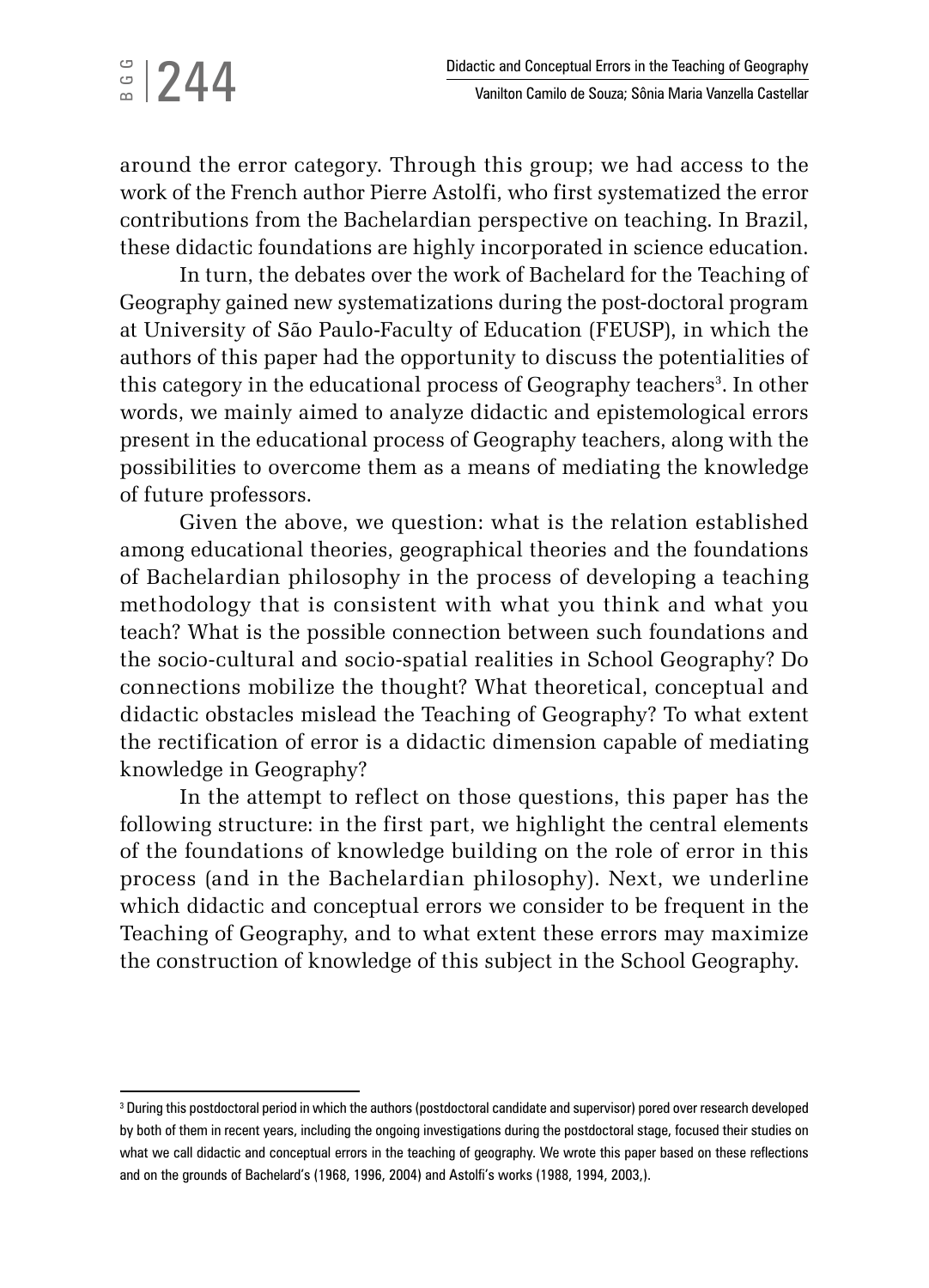BGG

The error in the construction of knowledge in School Geography

To think about the construction of knowings, a solid notion of epistemic processes through which they are built, a good understanding of Geographical Theories, and a concrete comprehension of other fields of knowledge (Education, Sociology, History etc.) are necessary. When considering the set of knowings conveyed in the social environment, we perceive that the knowledge-building process is more complex than it seems at first sight. Such complexity emerges from the diverse perceptions that guide people to look at the world, talk about it and act on it. The fact is that from our viewpoint and before the complexity of world views, the knowledge of sciences is considered as the one that enables a better articulation of that diversity of knowings in the education of people in a critical dimension.

One of the main problems in the field of Philosophy has been the discussion about the theory of knowledge, overall, since the birth of modern science. There is a recurring idea that rationality is the essential foundation of knowledge. Reason constitutes one of the most used forms for explaining the world and for the production of concepts and theories. Currently, there are several legacies of science for the understanding the phenomena found in the literature related to the fields of Philosophy, Social Sciences, and Education. In these legacies reside in the fact that scientific knowledge presupposes a process of epistemic overcoming of knowings and concepts considered decontextualized for our present days and that they can be recontextualized in another historical moment. For instance, in the history of science, the laws of thermodynamics are still valid beyond the Modern Physics. In the case of Geography, the concept of city receives new cultural and social interpretations, but it maintains the same conceptual framework since its creation.

Regarding this aspect, we take as a reference the contributions of Gaston Bachelard, considered to be an influential contemporary philosopher who criticizes the traditional image of empiricist and inductive science. Many of his works demonstrate his epistemology, and it is mostly in his book The Philosophy of No: A Philosophy of the New Scientific Mind that the author argues for the need to create a new philosophy of science, more suited to scientific thought in continuous evolution. According to Bachelard (1978), one cannot conceive of a final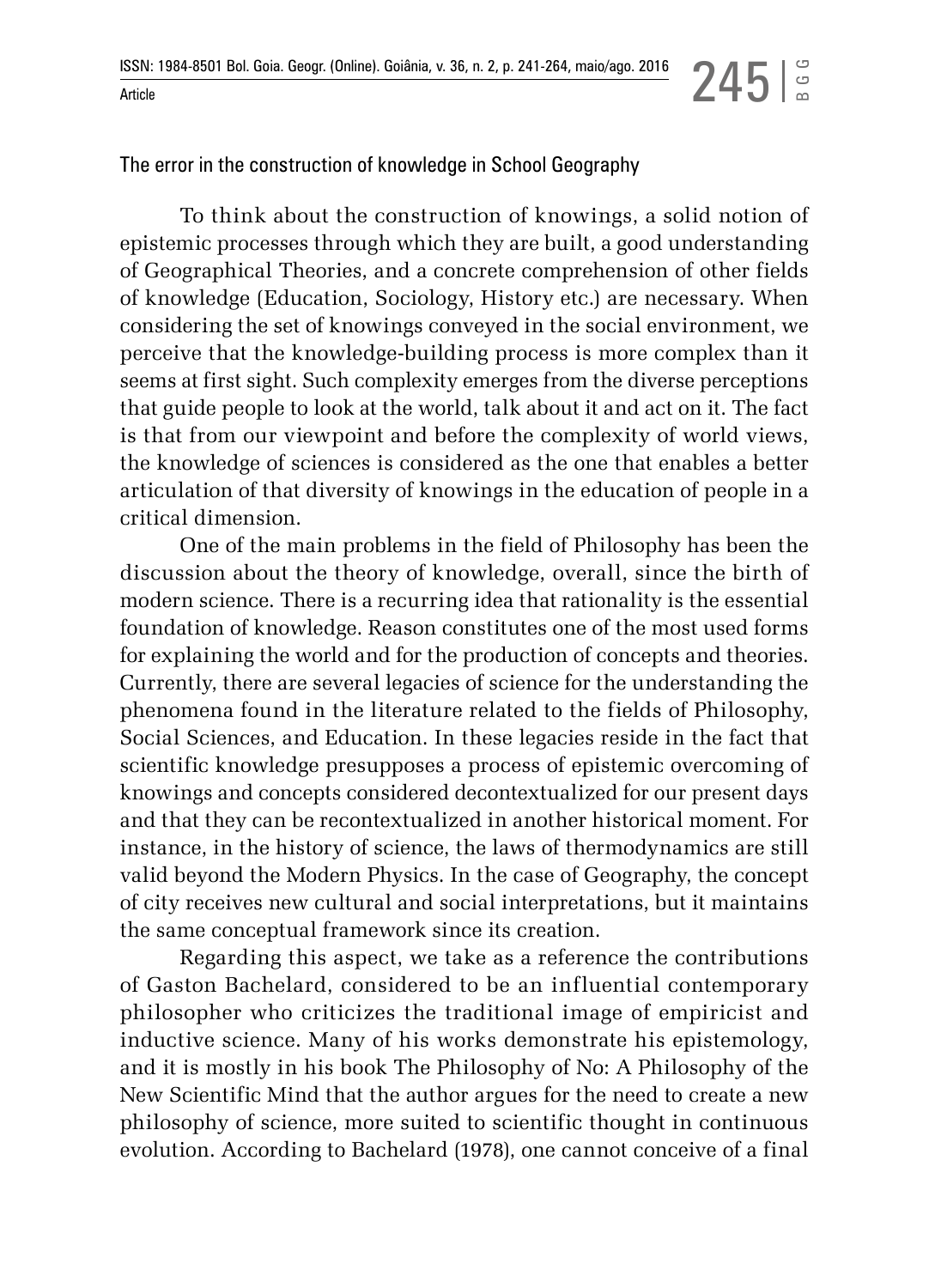and absolute philosophy of science production<sup>4</sup>. Another essential work for the understanding of the Barchelardian philosophy is *The Formation of the Scientific Mind* (Bachelard, 1996). In this book, he presents the basic guidelines for building a new scientific thinking. Such guidelines derive from the idea of facing the epistemological obstacles as means to overcome them in order to ascend to the scientific spirit. Noteworthy is also the book's contributions Essays on the approximate knowledge (2004), in which Bachelard expands its philosophy on the production of knowledge. It is also noteworthy the contributions of the *Essay on the Approximate Knowledge* (2004), in which Bachelard extends its philosophy of the production of knowledge. In this work, one of the greatest inputs is about the necessity of rectifying the error as a process of knowing the reality. For Bachelard, the error is the starting point to ascend to the scientific spirit, opposing the process of seeking the truth, as proposed by the inductivist-empiricist philosophy. The issue about the role of error in the teacher's construction of knowledge is an essential reference to a didactic of geography, which is the dimension that we propose to approach in this part of the text.

Bachelard's works mentioned above do not deal with education or school education. However, they serve as a reference when we approach

Nowadays, the mere observation of a pressure cooker filled with liquid, covered, and taken to boil allow making an association that in the past used to be of great ingenuity: heat and movement are directly related elements. Therefore, we can easily notice that the thermal machines transform heat into movement, i.e., more precisely, the perform work from the exchanges of heat. This basic idea was already know in the third century B.C. by Heron of Alexandria, who created a steam-powered machine called *eolípila* (from the Greek, *aeolipile*), that "produced winds" heating a hollow cylinder filled with water.

The use of controlled expansion of water-steam as a source of mechanical energy enables us to bring about several very interesting discussions about the relationship between the use of certain energy sources and the organization of societies.

The first aspect to be detected is from the answer to the following question: why was it in England of the late eighteenth century the steam engine gained effective boosting, becoming the leading mechanism of all production and transportation systems? (Castellar and Picazzio, 2014).

<sup>4</sup> Here, it is worth to write a footnote so that we can establish a relation between scientific thought and the understanding of reality, further justifying the necessity to overcome epistemological obstacles to geographically comprehend the world: the essential role of scientific and technological advents in nations' political and economic advances. This issue becomes even more relevant when one of the main elements that sustained the development of these societies is highlighted: the thermal machines.

*Steam-powered machines were technological devices that notably altered the industrial structures and, as a consequence, societies' organization. They function governed by various scientific principles associated with the field of thermodynamics,*  which together with the laws of mechanics, and later with the laws of electromagnetism, enabled the development of *numerous new energy generation processes.*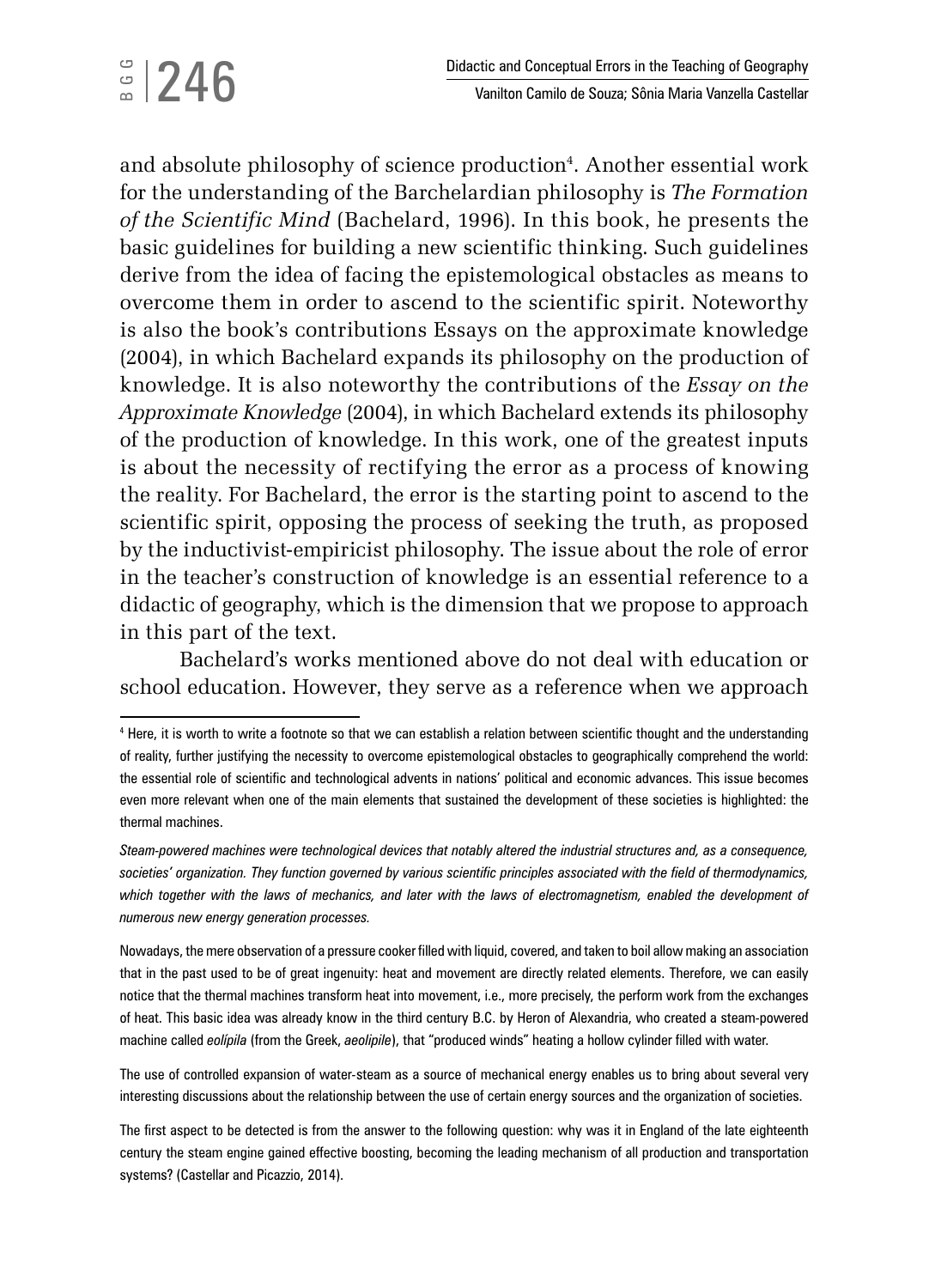teaching and learning processes, particularly about the teaching of sciences (Garcia Perez; Rivero, 1995; Astolfi, 2003, 1994 and 1988). Indeed, several aspects of the thought of this philosopher can guide the learning processes and the construction of knowledge in various disciplines, particularly in the context of higher education. It is a contribution that forms a theoretical and conceptual system that is necessary for desirable academic and vocational education, in which Geography teachers can participate.

The Bachelardian perspective offers crucial elements for the construction of knowledge about School Geography. Both the categories of epistemological obstacles and error positivity are theoretical dimensions constituting an epistemic process capable of developing and dialectic thinking that may result in critical geographic thoughts. The remarks made in the footnote above exemplify the scale of importance as a scientific advent allows us to understand geographic concepts such as production, industry, and transport, i.e., the territory dynamics. This relation between the knowledge of Physics and the knowledge of Geography encourages an understanding of the world that positively contributes to overcoming obstacles and errors.

According to Bachelard, the epistemological obstacles derive from a set of factors related to the way that people perceive reality that prevents them from ascending to scientific knowledge. Therefore, to win the epistemological obstacles, one must constantly be in an epistemic monitoring process. Otherwise, the stiffening of knowledge may occur and, thus, he or she may not benefit from the epistemological progress.

When analyzing the construction process of geographic knowledge in the initial education of teachers, Souza (2009) points out to some aspects that Bachelard considers constitutive of such obstacles. One of the main elements that amount to epistemological obstacles in the education of Geography teachers would be what Bachelard named as primary observation of reality. The strong influence in traditional teaching of the discipline, the empiricist character of geography research tradition, and the importance given to observation as main-activity are considered obstacles to the extent that reality is conceived by the empirical characteristic of the phenomenon and by considering the obvious aspects of perception. According to the author:

> The primary experience or, to be more precise, the primary observation is always an initial obstacle for scientific culture. Indeed,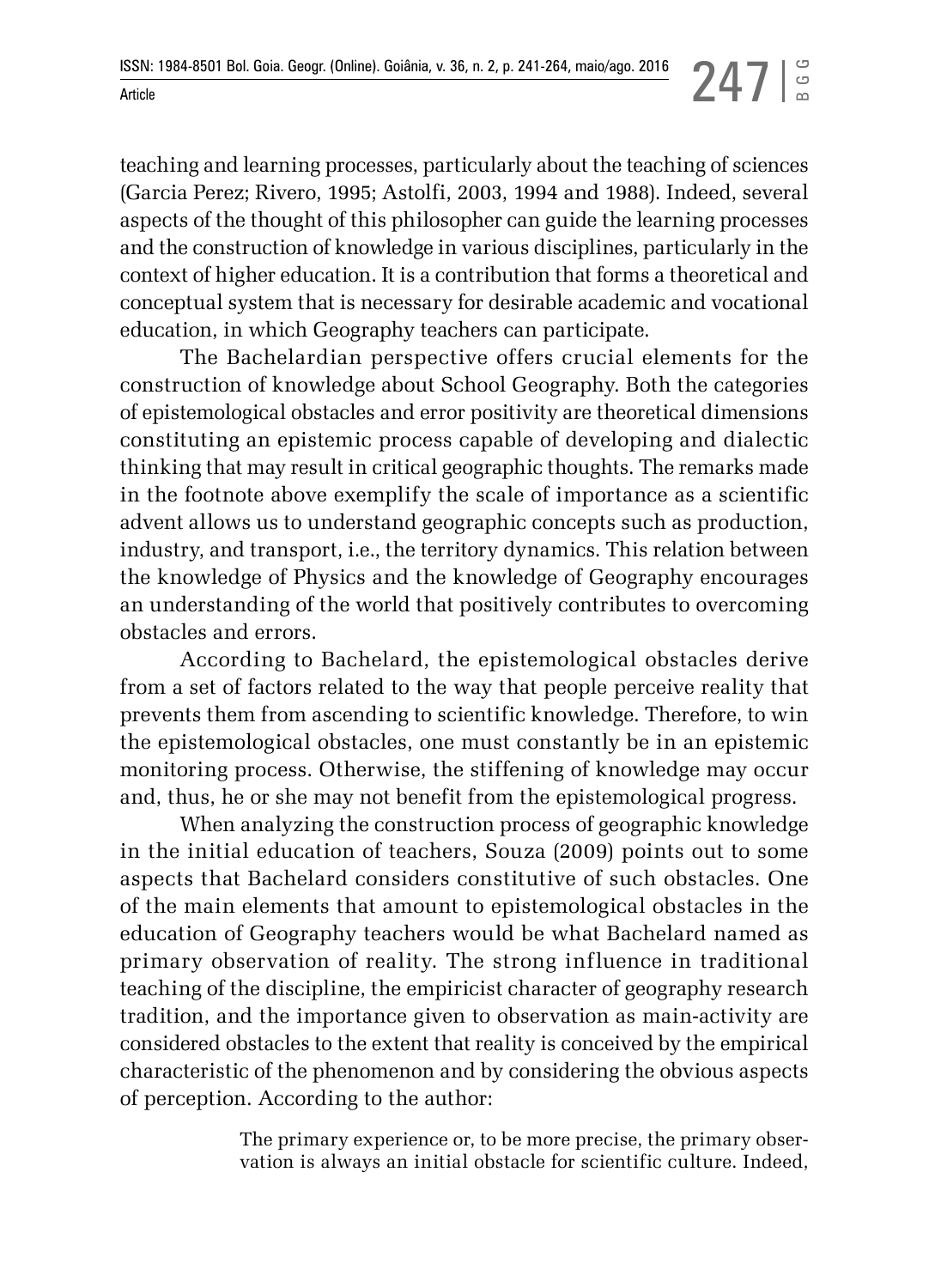## $\frac{3}{2}$ |248

this primary observation brings with it a profusion of images: it is picturesque, concrete, natural, and easy. You need only to describe it and marvel. And then it seems that you understand it. (Bachelard, 1998, p. 25)

The primary observation of reality is an important consideration in the construction of knowledge about Geography. However, it must have as a goal to be an activity that has an end in itself. In the words of Bachelard, the object is never what it shows of itself, therefore, there is a need to bring out all the explanations of the phenomenon after observing it carefully. Depending on the point of view, the primary observation can be an error and jeopardize knowledge. From a different point of view, though, the observation is crucial to interpret geographic facts and phenomena. It is worth saying that the epistemic thinking of this philosopher supports educational prospects to overcome these obstacles.

In turn, the rectification of error is a dimension able of promoting the construction of knowledge in Geography. The rectification of error and mediation are respectively categories appropriate to this process, which are associated with the action of thinking within in a social and cultural universe rich in information and techniques capable of upholding an epistemic action. Such action can generate qualitative relations with reality. The geographic episteme is related to the social, spatial, temporal and cultural realities in which the person is immersed, in view of the cognitive process carried out on them. Thus, it is possible to present much didactic support to ensure a more efficient process of knowledge building for the teaching of Geography.

From the errors present in daily teaching practice (in geographic texts, in statements prepared by teachers, and students' responses), a more proficient didactic mediation is possible, in which the concepts of the discipline and the professional know-how of Geography teachers are used to correct students' mistakes. In Bachelard's own words, "the problem of error seems to me to come before the problem of truth, or rather, I have found no possible solution to the problem of truth other than dispelling finer and finer errors". (Bachelard, 2004, p. 246)

Therefore, the author refers to the positivity of error as an element that is a generator of knowledge and a necessary alternative to individual cognitive development. Thus, it is plausible for the Bachelardian epistemology the existence of alternative conceptions, revealing the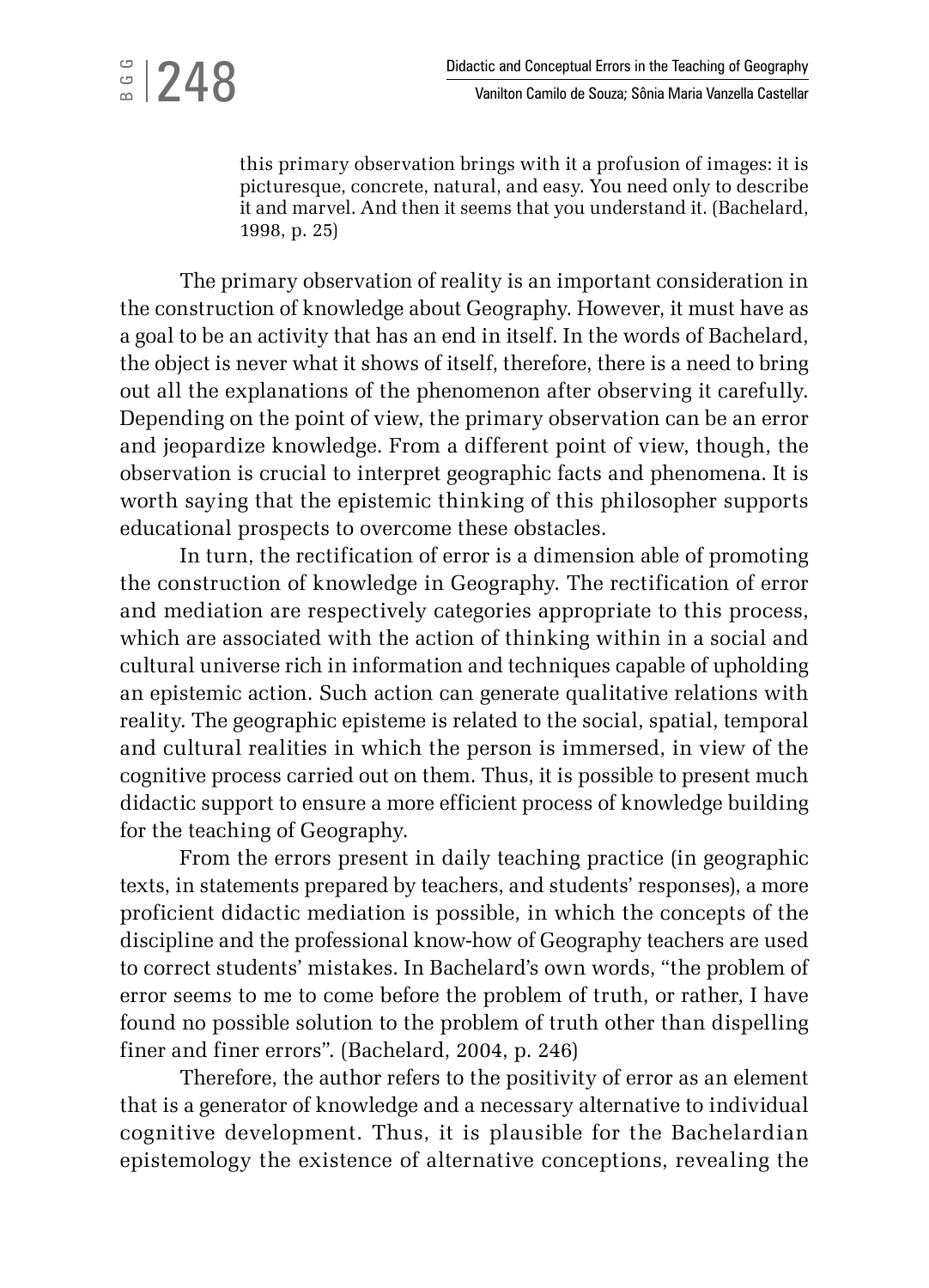"impurities and values" acquired by sensitive knowledge in the interaction of individuals with other individuals and of the individual with the surrounding world. The objectivity of an idea will be clearer and more distinct to the extent in which it emerges from a background of deeper and more diverse errors. It is necessary to make a mistake to reach a goal. There are no primary truths, only primary errors. The first and richer role of an individual is to make a mistake. The more complex is your error, the richer your experience will be. The experience is the reminiscence of rectified errors. In this perspective, "the error is a dialectic stage which needs to be transposed. It evokes a more accurate investigation. It is the motor of knowledge." (Bachelard, 2004, p. 251)

Thus, we understand that error has its positivity as long as it is rectified. It is to say: if we are not attentive to the errors present in our social and professional practice to then rectify them, we become like those professionals or intellectuals with traces very similar to arrogance. Under this perspective, errors can help us ascend to the scientific spirit. Astolfi (2003, p. 36) points out that: "obstacle is like a 'tissue of built errors', tenacious and cohering, which, therefore, resists to refutation"5 . There are few experiences which make the evaluation as a mechanism capable of identifying errors to, based on them, reflect on didactic actions. First of all, obstacles are positive aspects that bring about great benefits to thinking and mental exercise, in short, to the process of knowledge construction for any educational level. In a metaphor proposed by the author, errors and obstacles allow a way of thinking with the mind set on a sofa (Astolfi, 2003).

The error has been studied at length in the educational field since this category entails an interesting didactic perspective in the process of knowledge building. Many scholars still corroborate the negative dimension to the didactics that make use of errors to punish and classify; discriminate the ones who learn from those who do not learn; differentiate the ones who deserve good scores from those who will not be able to pass. Contrary to this perspective, there is the error positivity in the teaching process and, based on it, we can consider real possibilities for the students to build their own concepts and, therefore, to become an autonomous

<sup>5</sup> Translated from the original in Spanish ("[...] el obstáculo es un 'tejido de errores construidos', tenaces y solidarios, que se resiste, por tanto, a la refutación.")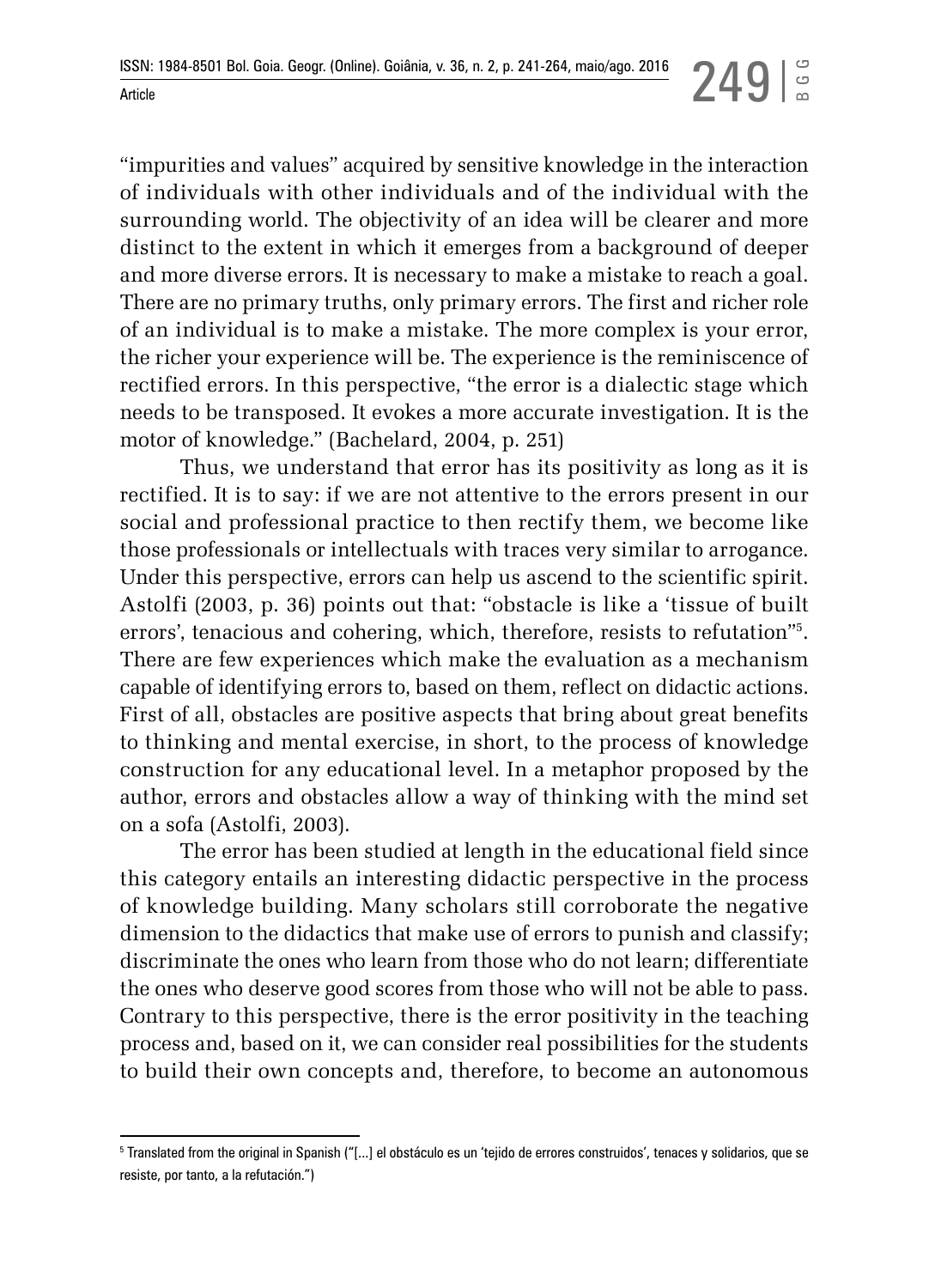subject in their learning process. In the pedagogical practice, errors can represent a concrete possibility to evolve thinking.

### Didactic Errors in the teaching of geography

What we call didactic errors in the teaching of Geography does not mean that they lack their own conceptual errors in the field of Geography didactics. Here, we understand this term as the one that is situated in the context of didactic procedures in the class-room by the teacher and that the occurrences are largely defined by theoretical inconsistencies related to the teaching and learning process in the discipline. Therefore, it can be related to the conceptual errors of Geography. We consider four didactic errors widely present in School Geography: the first one is related to teaching centered on the transmission of geographic contents; the second regards the notion of teaching planning; the third is on the centrality of the contents to teach Geography; and the fourth, the field work.

Regarding the first didactic error, Souza (2009) analyzed the role of content transmission by understanding it as an element of a unique teaching model of traditional teaching that is widely present in the education of Geography teachers. This model is grounded on the idea that academic-based Geography knowledge is essentially the true one. Therefore, the role of the school is to make of it its reference. The building process of this type of knowledge derives essentially from transmission. In our view, the content transmission constitutes itself as a didactic error for the following reason: if a teacher held the belief that the process of knowledge construction that he advocates is based on that model, and that the transmission of content is the most adequate procedure to this conception, thus, it does not represent a didactic error. What happens is that, in the discursive practices, there is a strong tendency of teachers to advocate another didactic model, the critical one. However, in the making of didactic procedures to teach Geography, the transmission of content, centered on the teacher, eventually becomes the main practice. For instance, in its distinct formulations, the constructivism comprises pedagogical orientation quite common in teachers' discourses. The same is recurrent in the initial education of Geography teachers. Frequently, our students write in their academic works explicit criticisms against the traditional models of teaching. This practice strengthens the idea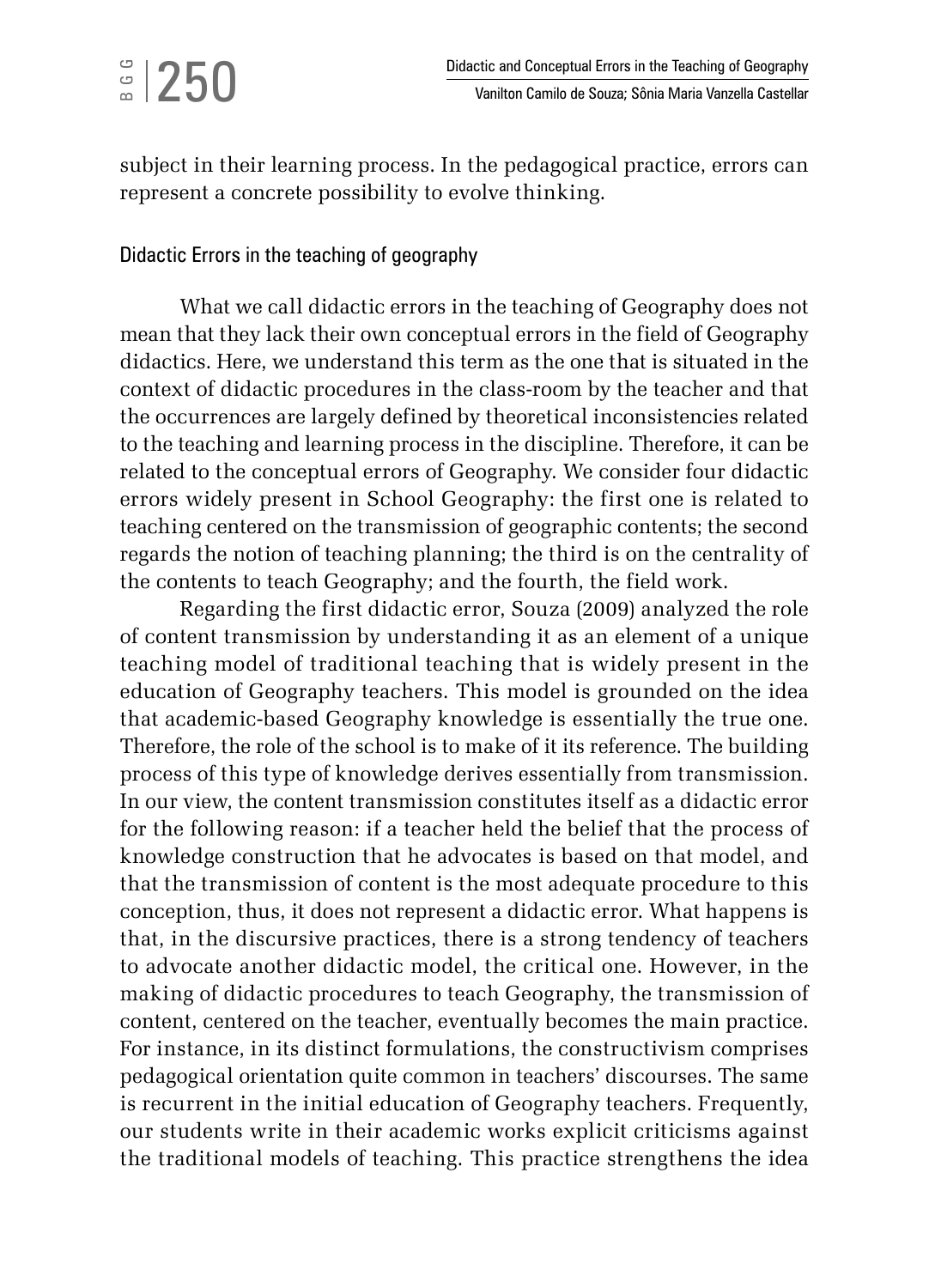that the good class is transmitted. When we analyze their teaching plans and performances during their internship at schools, the transmission of content is characterized as the essence of their practices. At the same time, they feel frustrated with the outcomes for considering that the students have not learned Geography. The essence of this procedure reinforces a conduct that does not take into consideration what the students already know (previous knowledge). In the context of the pedagogical intentions, such practice represents a didactic error. Which teaching procedures overcome the content transmission? What do the didactic methods have to do with what we advocate as an alternative epistemic process?

Souza and Silva (2015, p. 169) present some elements that are capable of rectifying the notion of teaching centered on content transmission, emphasizing the following: the ability to question the thematic unit, by identifying the learning obstacles; to search for information and contents, having as a basic foundation the interpretation, comparison, and analyzes, among other cognitive processes; to underline the importance of these contents for the students' daily lives; in addition to synthesize, write, and produce narratives.

The transmission of contents as a didactic error in School Geography is often associated with the second didactic error, i.e., the notion of teaching planning. What is a teaching planning? What is the reason of planning? What is the role of planning in the advocated process of knowledge construction? It is a common idea that planning is a bureaucratic work at school; that what has been planned is never carried out in practice; that teacher's planning is a copy of previous plans; etc.

In our viewpoint, the teaching plan is an essential step for the geographic knowledge process that we support. The moment to think the goals of the discipline is also when the teacher defines what is vital to the teaching of Geography, including what Geography is about, what type of Geography he/she advocates, what kind of Geography the students should learn, and even the more specific contents. The teaching plan allows the overcoming of didactic error when the type of Geography that will be taught in the classroom, as well as the teaching strategies, are made objectively explicit.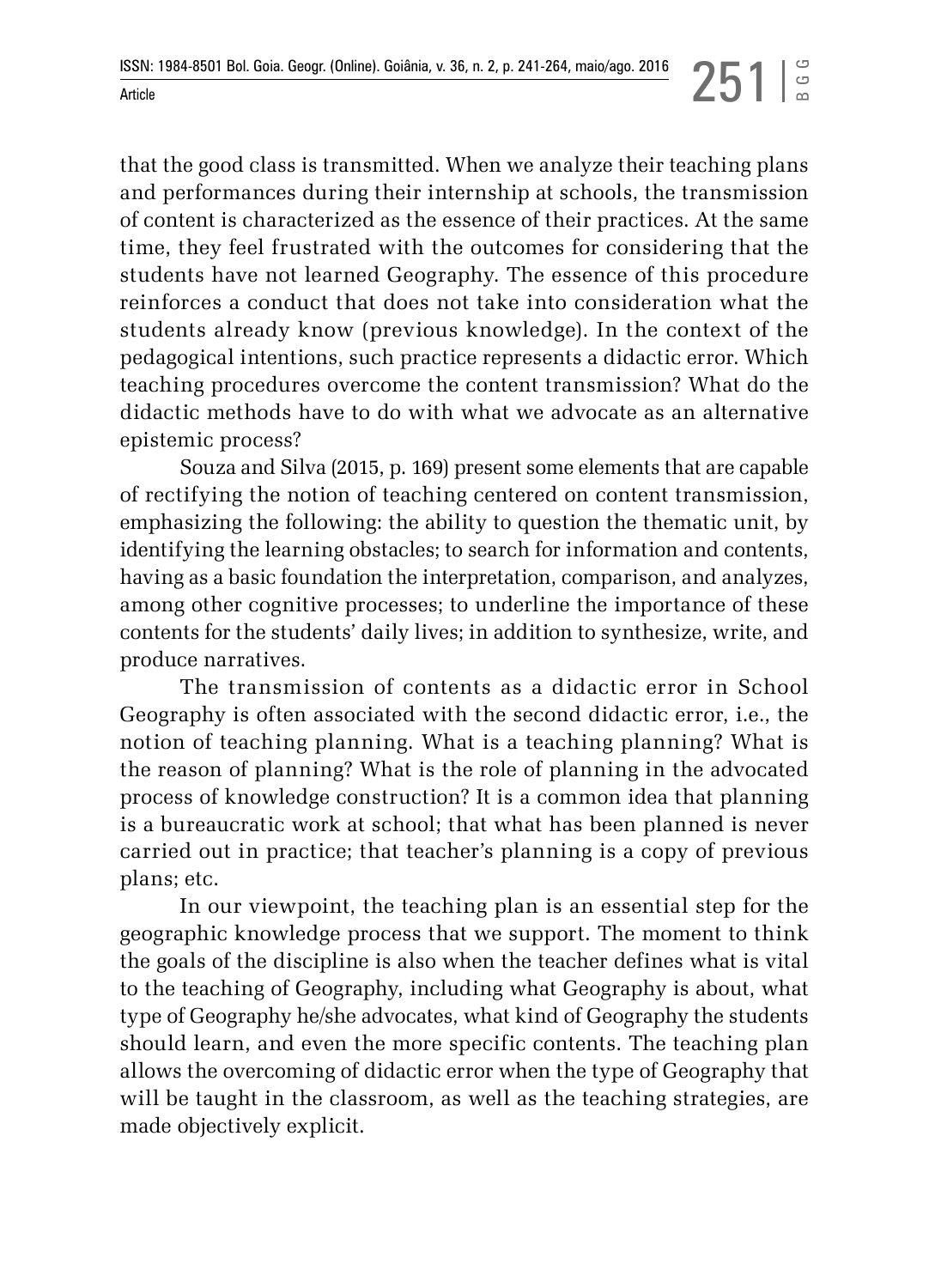# $\frac{6}{2}$ |252

Through the teaching plan it is also possible for the teachers to demonstrate their autonomy, knowledge, and capacity to deal with a variety of curriculum proposals adopted by schools. It is in the act of planning, having the goals as a reference, that the teacher will decide on the Geography's contents that best meet each objective, so that they can have meaning for students. When associated to the other dimensions of the teaching plan, the procedures cannot be incompatible with what is to be taught. There must be an articulated position for the implementation of goals, contents, and teaching methods (Libânio, 2010). The act of planning is important to overcome possible didactic errors that are often common in everyday actions. Planning the course and the lesson may contribute to the identification of didactic errors, since it reveals the conception about the meaning of planning.

The third didactic error has to do with the contents as an essential dimension to teach geography and it is very present in teaching practices, particularly, in planning and classes of the discipline. As already mentioned, it is common to begin planning by the selection of contents and the available didactic book is the main reference to select them. Likewise, in Geography classes, it is common for lectures to be the main didactic procedure, and the selected content to gravitate this type of class. In the lack of lectures, reading the text of the didactic book and/or copying the content written on the board form the backbone of Geography lessons. The frequent content derives essentially from the belief that if they are not presented and explained well and in advance, students will not be able to do the activities and exercises, hence, will not understand the subject matter.

We do consider that contents are an important dimension in the teaching activity. They, on the other hand, hold the responsibility to meet goals of what is to be taught. In this sense, which contents must be chosen? Do all available contents in a given didactic book, for example, meet the proposed objectives? It is in the objectives that teachers identify that geographical thought they want their students to develop. To reflect on teaching under this point of view is to establish a position of autonomy on the part of teachers. Plus, the contents must be selected as a dimension of the geographical thought that, at that particular moment, meets the intended goal.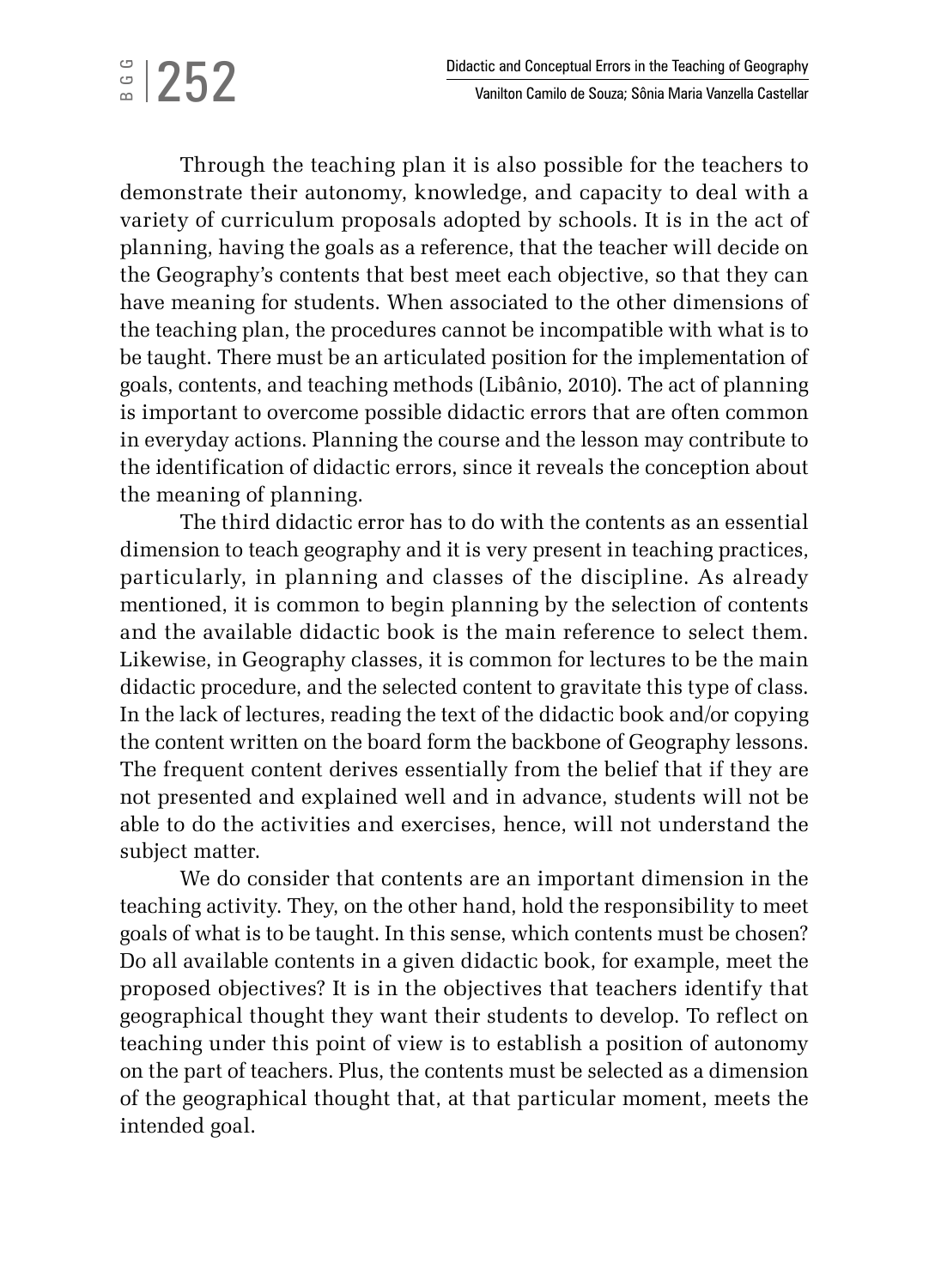Lastly, the fourth didactic error is the field work, based on the fact that this procedure, in many teaching situations, is characterized as an activity whose purpose is related to the traditional dimensions of Geography, where the field work does not question the preconceptions of students, does not explain the spatial complexity, nor yet is frequently used to show the spatial forms. The field word as a didactic error often reveals a legacy of the role that this procedure plays in geographical tradition, still strongly marked by the empiricist research tradition of science and the importance given to observation as a core activity.

Beyond these perspectives, the field work can contribute as a didactic procedure to encourage more complex interpretations and reflections on the spatial dynamics. It is an activity in which, beyond the appearances observed in space, one may understand its functionality, its historicity, the power relations in the production of this space, etc. The field work can become a moment to overcome didactic errors and epistemological obstacles when one understands that it is a procedure that can be investigative, i.e., used as a method to comprehend a phenomenon, an object, and based on it, to observe, describe, analyze, and interpret what is being studied. The field work surpasses obstacles when it takes into consideration the students' questions and hypothesis, their previous knowledge and the culture of the place in question.

An important aspect that needs to be incorporated into the didactic action is considering the field as a rich procedure to teach through the means of geographic cartographic concepts. For instance, we make use of Milton Santos' contributions from whom we learned that the space must be seen in its appearance and in its essence. The essence is understood through the manifestation of aspects that are not visible. It would be, e.g., the adoption of the notion of totality in the understanding of space. The specificity of this space analysis process for a didactic referral on field work would derive based on the use of the following categories: form, function, structure, and process (Santos, 1985).

The conception that we present about the importance of planning and teaching plan reveals the way in which we understand the process of teaching and learning. The field work, for example, is a procedure that can be meaningful if it is included in the class activities as an investigative process, making records of hypotheses, scenarios for analysis, and interpretation of Geography structural elements.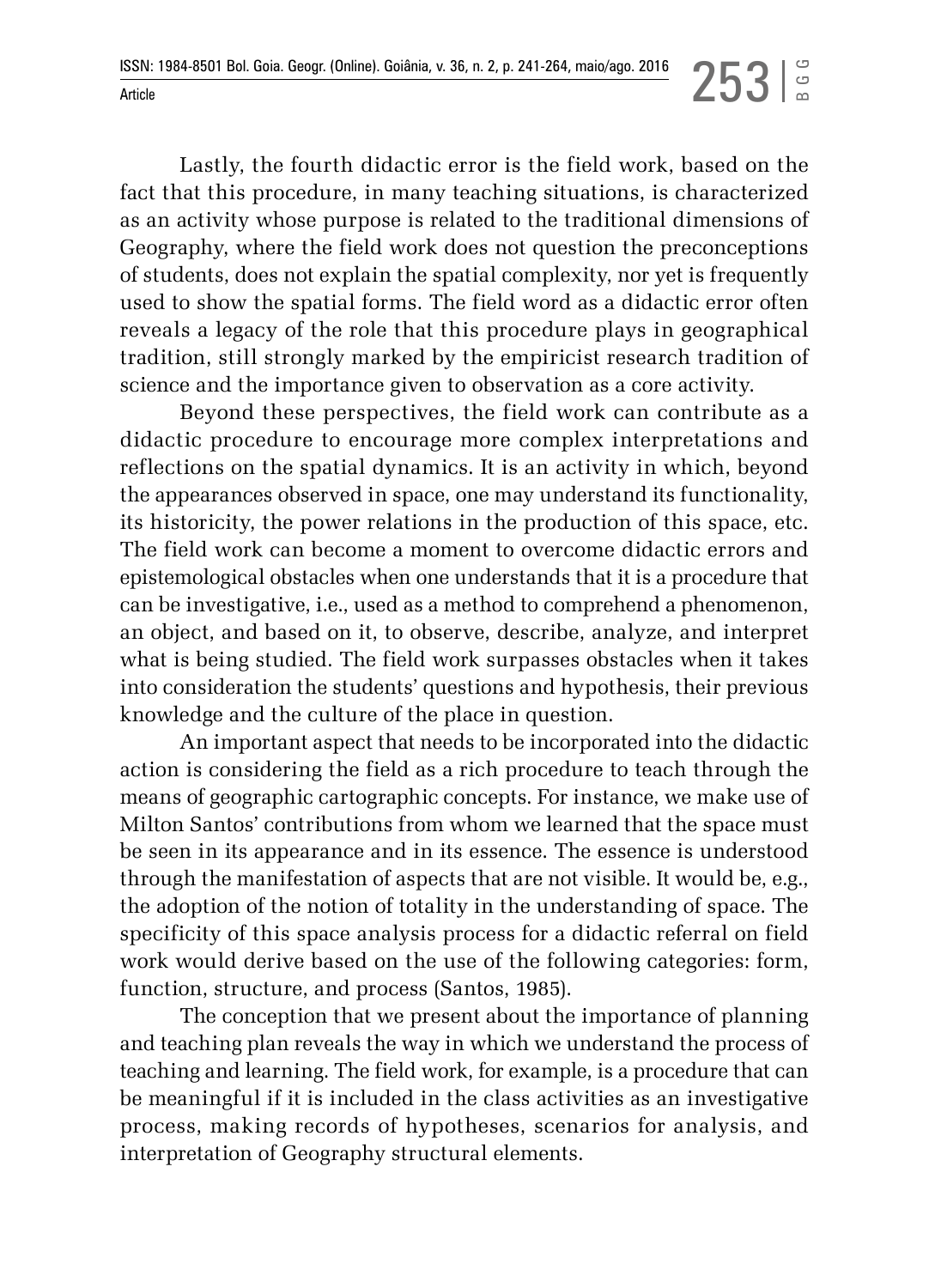### Conceptual errors in the Teaching of Geography

Conceptual errors derive from the internalization of a given concept of Geography in the teacher's mental structure (or in the student's, when that is the case). This ingrained conception is often the one that guides teaching practices. The concepts are frequently acquired be the experimental culture. Therefore, it is in the classroom that occurs the overcoming, i.e., the treatment given to contents must take into consideration what is known about it, but also the held representation of the studied concept. It implies the approaching the concept and the reality, establishing a relation based on questions that encourage students to expand the repertory on the readings, representations, and experiences they have of the world. Thus, the conceptual error is a manifestation that belongs to the process of teaching and learning. This pedagogical proposal that begins with daily situations encourages the interest and the meaning of scientific knowledge. It belongs to the active methodologies that step by step overcome the common sense, aggregating to it some other elements of the culture and science. The didactic activities in their varied versions, in this particular cognitive and socio-cognitive theoretical perspective, assist us in the conceptual changes.

The studies on conceptual errors in the educational field are more evident in investigations of Didactic of Science, among which we can bring to light Astolfi (2003) and Lopes (1993), and in the Didactic of Social Science, the highlight would be García Perez and Riveiro (1995). These research studies are references to reflect on conceptual errors in the teaching of Geography because the base of errors in these studies is related to the epistemology of knowledge building. In other words, is the epistemological position that one advocates is in practice contradictory, it generates the conceptual error. Conceptual errors are essentially errors of epistemic background. To modify and an epistemological conception / position is always more difficult.

> When the psychological conditions of the progress of science are searched, soon you can reach the conviction that it is in terms of obstacles that the problem of scientific knowledge must be raised. Though, it is not about considering external obstacles like the complexity and transience of phenomena, not even incriminating the weakness of the senses and the human spirit: it is in the own act of knowing, intimately, that surface, as a kind of functional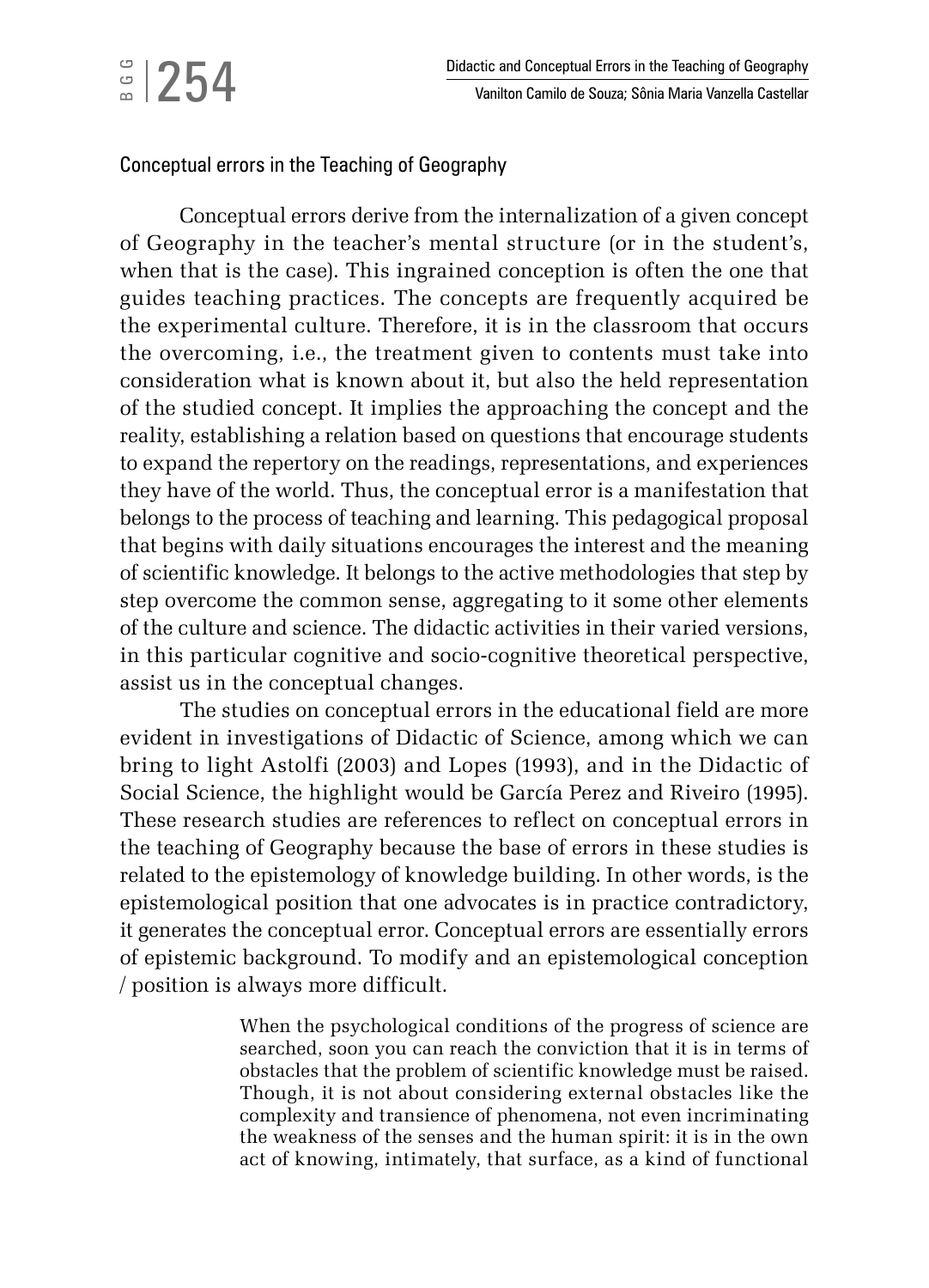necessity, delays and disruptions. It is here that resides the causes of inertia that we call epistemological obstacles. The knowledge of reality is a light that always projects a shadow elsewhere. It is never immediate and replete. The revelations of reality are constantly recurring. Reality is never << what you might believe >>, but it is always what you should have thought. The empirical thinking is clear, timeless, when the reasoning apparatus has been tuned. By unsaying the errors of yore, we find truth in an authentic intellectual regret. Indeed, we know against a previous knowledge, destroying botched knowledge, overcoming that which in the spirit itself constitutes an obstacle to spiritualization. (Bachelard, 2006, p. 165)

Therefore, we assert that part of the conceptual errors of Geography in the education and practice of the teacher are errors centered on the epistemic perspective of science that conceives it as the one that seeks the truth and emanates knowledge as an absolute truth, unchanged, without errors or possibilities of conceptual reformulations, that is not subjective. Also, that truth is the action of the objectivity of reality by the researcher.

Hence, conceptual error may be connected to distinct sources such as: errors derived from daily experiences and error originated from science itself in the teachers' education and practices and/or in didactic books. From our standpoint, these errors represent huge obstacles to the construction of School Geography we advocate. As stated before, the didactic errors can have a theoretical and epistemological background of the discipline in its expressions. Likewise, conceptual errors can guide didactic procedures with the Geography that we advocate.

Among the concepts that structure the School Geography, the notion of landscape can be the first to be understood essentially as a set of natural and/or static objects; the second conceptual error occurs with the notion of place, whose conception is referenced in the localization of objects in space and/or in the density of these objects; the third one regards the urban-rural relations; and, in its turn, the fourth error concerns the cartography that is present in the Teaching of Geography, in this case, in relation to the concepts.

When we mention the concepts, we underline the notion of landscape for being on the most learned in the classroom from the early years. The experience of daily life has in itself the contemplation of landscape, a look at what is experienced from a scenario and its social and physical elements. The landscape is what it is seen, but it is also dynamic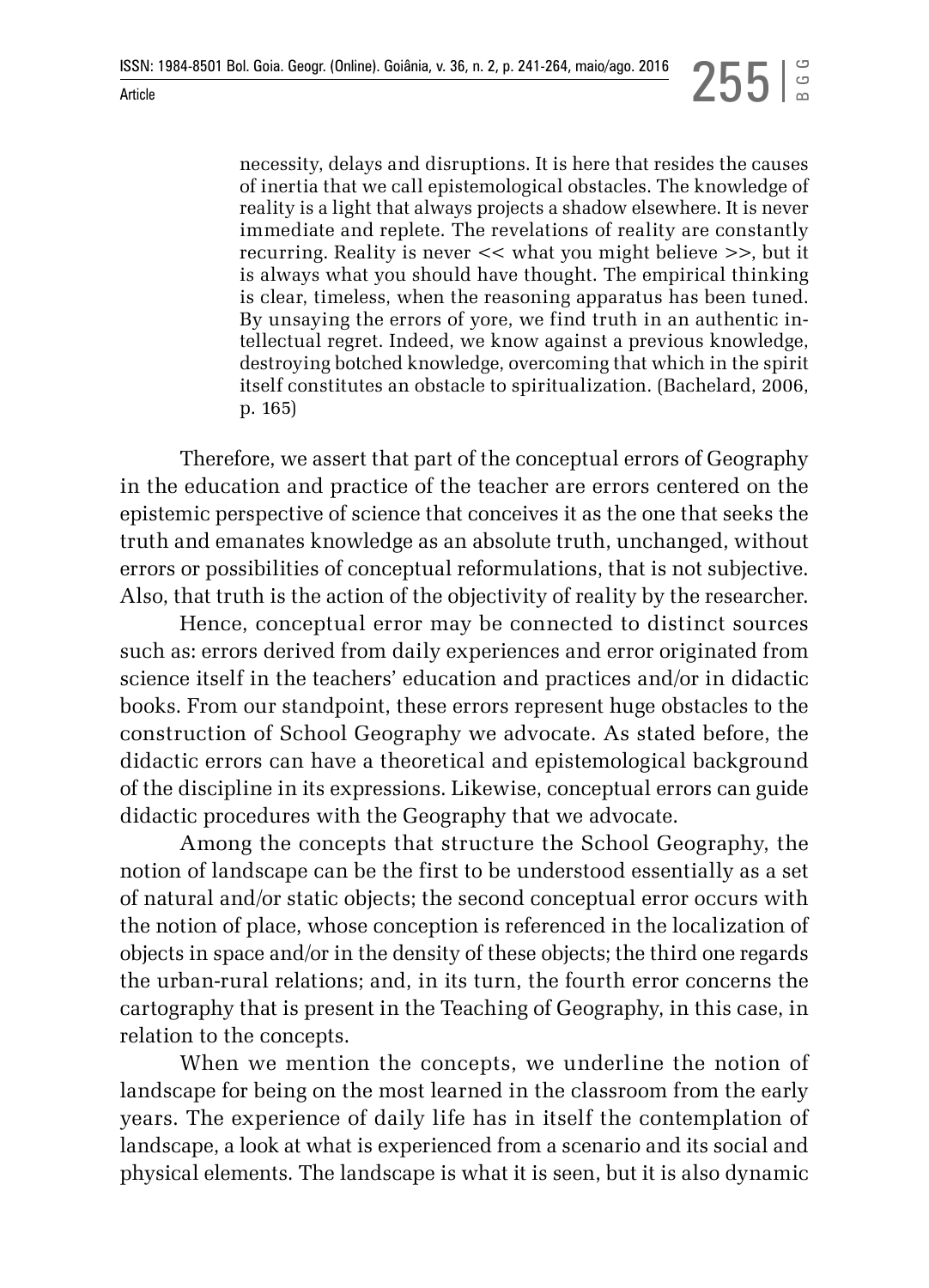and subject to change. For this reason, concerning the overcoming of conceptual error, in this case, it should be avoided to regard it only as descriptive and static dimension of the observed space. These are conceptual errors to teach about landscape on the perspective that we believe, having as a reference Cavalcanti's definition:

 $\frac{1}{2}$ |256

The concept of landscape, although it is not limited to Geography, is classic for the development of this science. It is traditionally associated to the features of an area of possible description; I do believe that even today we can stress the fact that the landscape is a domain of what is visible – the visible expression of a space – the domain of what is apparent, of everything that our vision reaches; the domain of what is experienced directly with our body, with our senses – sight, hearing, smell, taste; i.e., it is the dimension of forms which express the movement of society. The observation and comprehension of these forms serve to offer pathways for spatial analyses. In this sense, it takes place both the objective aspects captured in the landscape, as the subjective dimensions of the subjects that give meanings and senses to the elements of this landscape. Thus, the landscapes are technical, functional and aesthetic expressions of society. They are also dynamic and historical, as it concerns with expressions of society movements. It can be said therefore that, through the observation of landscape objects – observation that is subjective and selective –, the social actions, social contradictions, and witnesses of past actions, from different times, are perceived. (Cavalcanti, 2008, p. 51,52)

From this excerpt, it is worth highlighting some meaningful expressions to justify the conception of landscape as a conceptual error in the teaching of Geography: subjectivation; social movement of landscape forms; dynamic histories; meaning and function. These expressions which counteract the rationalist perspective that conceives landscape, mainly, as a dimension of a static, absolute, rational, little relational, non-historical space.

Another notion that is vital to Geography is the concept of place, which is present in several didactic activities. The more recurrent notions which derive from this concept are the following: place as a synonym of locality, from where it is possible to identify and locate objects in space; place of densification of particular objects; the place of living as space of daily experiences; and as any place on the earth's surface. To think the localities, densification and daily experiences is essential to reflect on the mentioned geographical concept. On the other hand, in a dialectical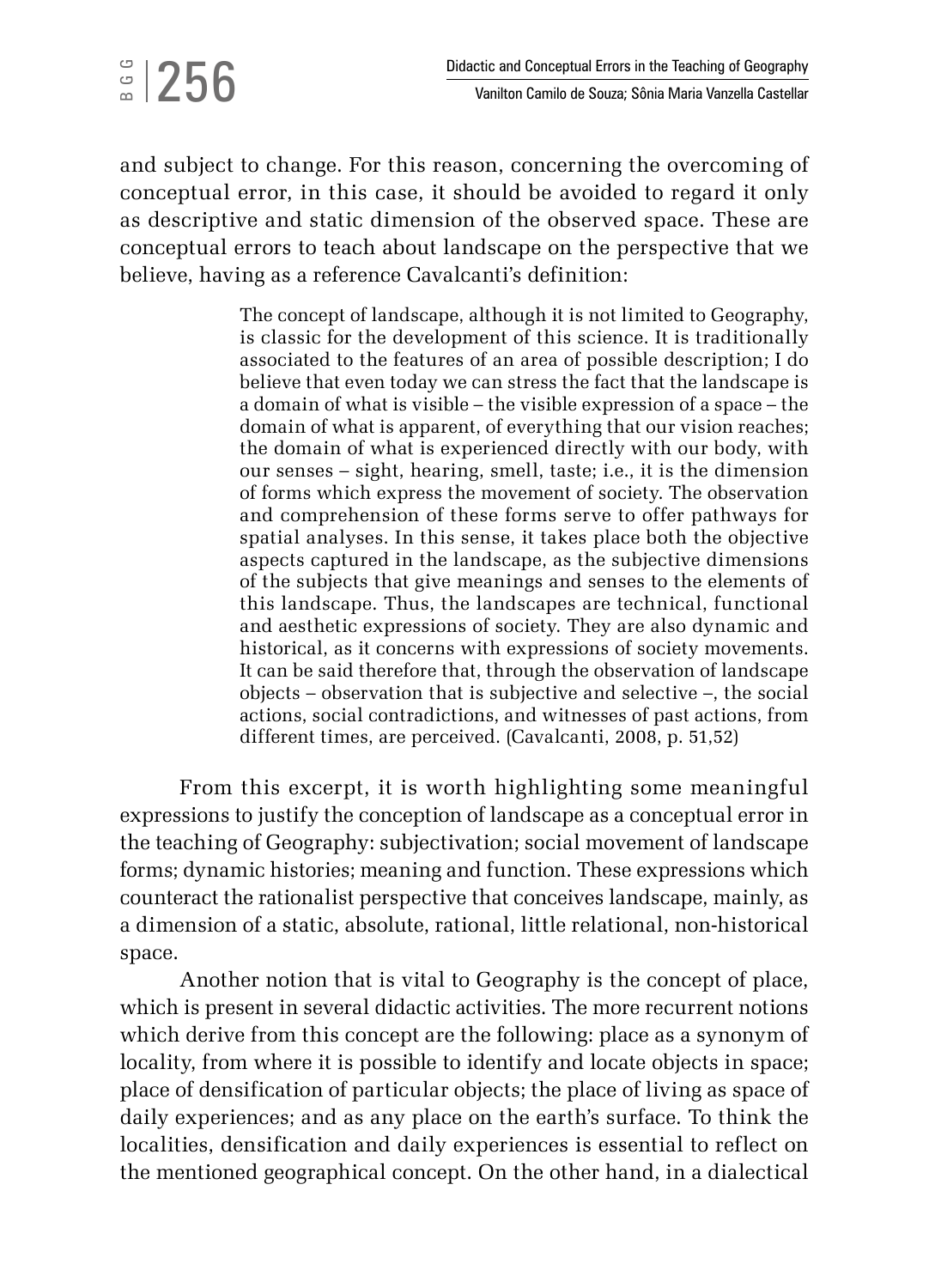perspective, this approach does not suffice. According to Cavalcanti (1998, p. 91), " the comprehension that the place can only be understood as an expression of totality, unfinished, open, and in movement, leads to the need to expand the understanding of the experienced for the conceived", of the lived space for the experienced space conceived for the representations, including the cartographic ones. To expand even further the concept of place, we can associate it to the notion of geographic scale. It being an attribute of spatial reasoning beyond the generalization, it is an important dimension to conceive the place in the perspective of different scales, as stated by Santos:

> The meeting point of logics that work in different scales, revealing of distinct levels, and sometimes contrasting, in the pursuit of efficiency and profit, in the use of capital and labor technologies. The place is the meeting point of remote and close interests, locally and globally. (Santos, 1994, p. 18-19)

Despite advocating a Critical Geography, in our dialogues established with Geography teachers and licentiate students, it has been common to find practical procedures with conceptions of place as a locality. It is this theoretical and methodological incoherence that eventually becomes epistemological obstacles for the students, due to teachers' conceptual fragility, which interfere in the teaching plan, jeopardizing a meaningful class, for instance, treating the notion of place with common sense. In our viewpoint, the undertaking of several geographic scales to think the concept of place is a central dimension that expands the notion related to daily practices, rectifying the geographical conceptual error.

Concerning the urban-rural relations as a conceptual error in teaching of Geography, we consider the fact that is quite common the idea that the city is a spatial dimension that prevails over the rural area, which in turn interfere little in the spatiality of urban space. Such conception strongly marks the teaching of Geography that places theses spaces in contraposition, with their own and isolated features. Although it is still possible to conceive this relationship between urban and rural spaces, in our point of view, they maintain relations of independency, complementarity, integration, and whole totality, much stronger than it seems at first glance. Despite being spaces with distinct landscapes, there is a sturdy economic, cultural, social, political, and symbolic intersection that dynamizes the relationship between urban and rural areas.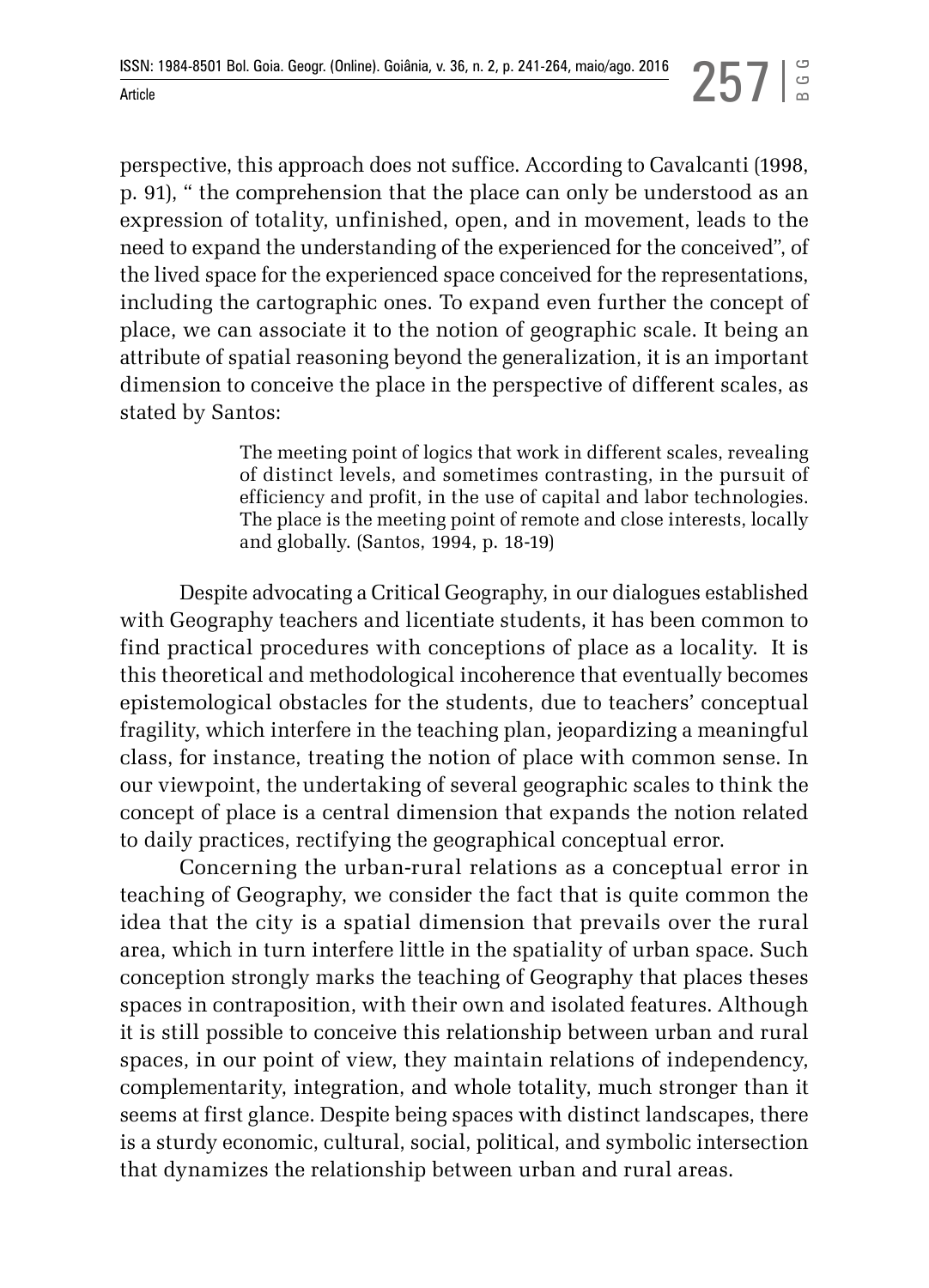## $\frac{1}{2}$ |258

This concept is present in several contents of School Geography as well as in teachers' discourses or in classroom activities as dichotomous spaces. It is a common conceptual error when these spaces are opposed to one another like they appear in students' works about the theme at stake. On the one hand, students express (most of the times through pictures) the rural area as spatiality of backwardness, bucolic space, healthy environment, natural nature, and on the other hand, the urban area as a place of modernity, advanced technology, smart people, etc. The teacher, in turn, hardly questions such students' perceptions about the relationship between urban and rural areas. To rectify this concept, it is important to adopt an approach that conceives such spatialities under a perspective of the concept of totality and/or integrated spaces.

The conceptual error is also present when teaching cartography to the students. In this case, the concepts that structure cartography for the teaching of Geography are the following: legend, point, area and line, scale, vertical and oblique vision, bidimensional and tridimensional image, and spatial orientation. These concepts are relevant not only to read a thematic map, for example, but also to encourage spatial thinking through the notions of distance, direction, proximity, place, or topography. The mechanisms of spatially thinking and understanding the places are essential attributes of geography. Thus, when they are not learned in the classroom, they end up discouraging the students to read and elaborate maps, to perceive spatially, to understand the logic of relations among places. These problems could be obstacles to the understanding of geography and, consequently, the world.

In this context, the overcoming of epistemological obstacles is to make students possess an elevated reference system so that they can make use of different means of interpretation in their daily lives. When teachers do not teach and not even put in their teaching plans the foundations for the teaching of School Geography, they wind up contributing to students' inability to construct their hypotheses on localizations and distances, among other spatial connections. As stated by Germshel and Gersmehl (2013), "the process of linking the "where" facts of location with the "what" facts of conditions and connections is more complex and indirect than many people suspect." The teaching of cartography in schools is an essential foundation for students' sociocognitive and spatial development.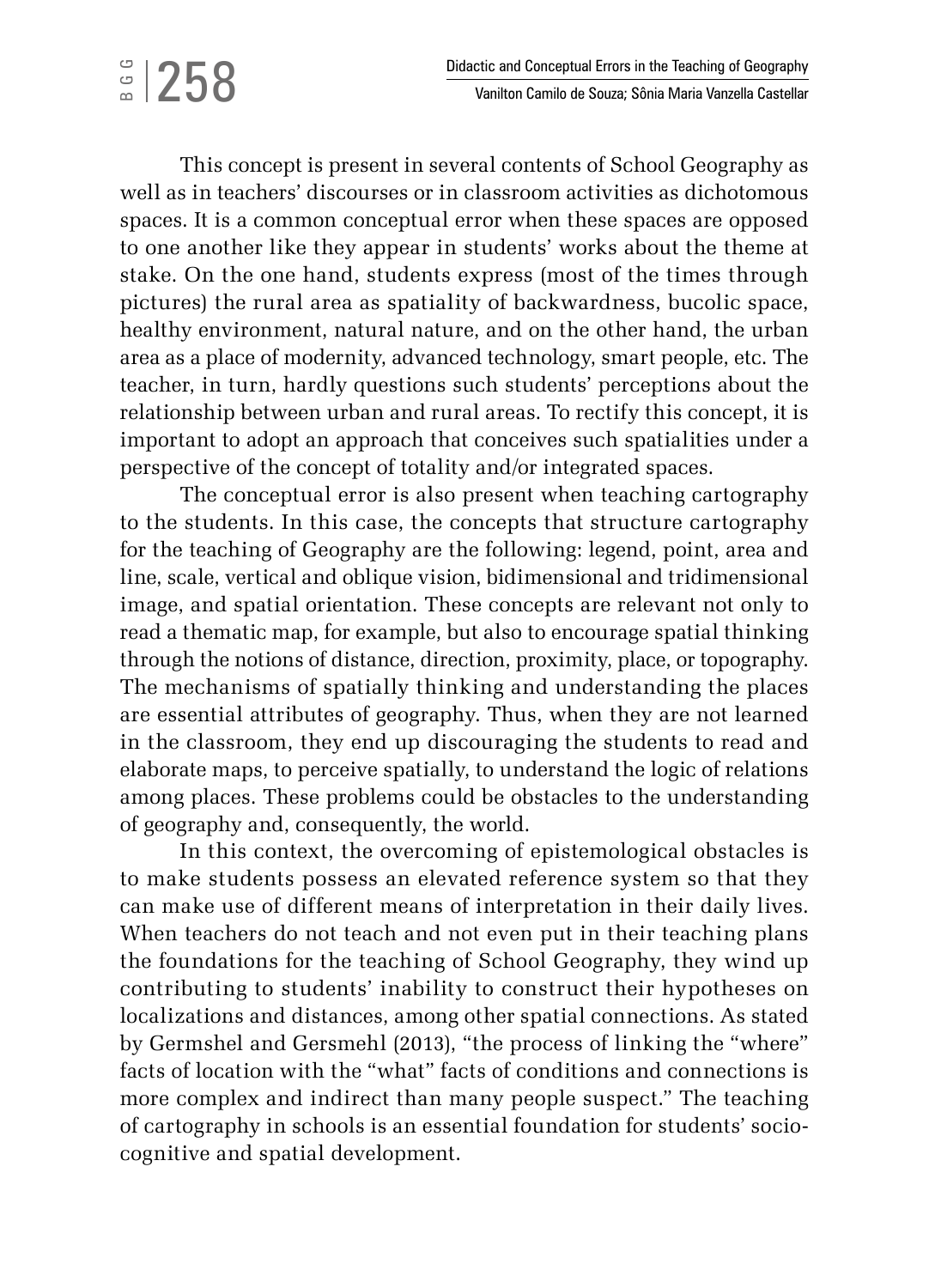BGG

Teaching through concepts: potentiality to overcome $^{\rm 6}$  errors

We believe we could adopt different approaches to developing the act of teaching Geography, which would be considered as teaching proposals capable of overcoming errors, and thus solidifying the process of rectifying them. The rectification of errors of epistemological background, according to Bachelard, reveals that the starting point for the development of knowledge that is advocated must begin with a problem. In this perspective, the problem is the response to the question. In other words, "It is precisely this that marks out the problem as being of the true scientific spirit." (Bachelard, 2006, p. 166) To overcome errors in the teaching of Geography, it is not productive to say only that the teacher is wrong, that the concepts of Geography that he holds are not updated. There must be created situations to question such conceptions, to encourage the learners to know other perspectives consistent to what is intend to be taught, acknowledging that the errors of epistemic nature are not solved rapidly.

The methodology of teaching through concepts (Souza, 2011; Souza and Silva, 2015; Cavalcanti, 1998; 2005) may constitute an empowering approach to error rectification in the teaching of Geography. We understand that teaching and learning, as socio-cognitive organizations, "are an integrating part of historically constructed social practice" (Castellar, 2010, p.42). Under this perspective, it is essential the role of the teacher to teach through concepts, creating didactic situations capable of dynamizing the relation between the subject and the object. For such dynamization that would approach the knowledge of Geography with the students' knowings, the teacher would use a set of educational tools that would allow students a constant movement in their learning process: the capacity to problematize, systematize, and synthesize. (Cavalcanti, 2014)

As mentioned above, to think the development of meaningful and investigative classes for the students, we advocate the notion that the formation of concepts becomes a fruitful methodology, capable of establishing a theoretical and methodological support to teach Geography. Further, for a successful enterprise of teaching through concepts, we understand that the identification and rectification of errors in the teaching of Geography are fundamentally important so that the student

<sup>6</sup> The term is used in this text for considering it as an approach (among many others) capable of rectifying error.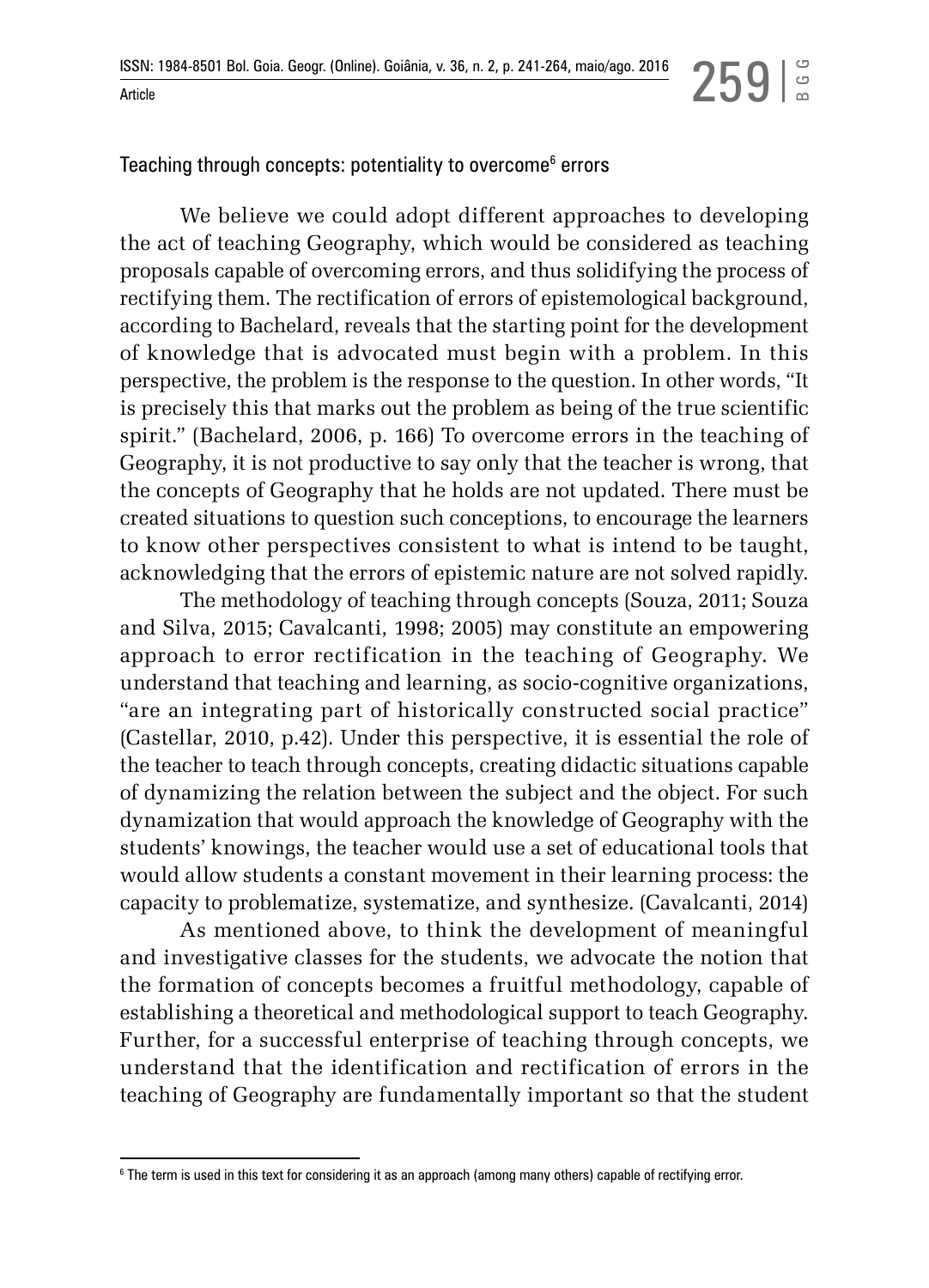## $\frac{1}{2}$ |260

may really want to appropriate knowledge that can be useful in their daily lives and as citizenship education.

### Final considerations

We consider that the construction of scientific knowledge is not an easy task due to the conceptual geographical and pedagogical problems. The understanding of the theoretical and methodological foundations can be a facilitator. It could also assist the teacher to overcome the traditional didactics that are often incompatible with the notion of knowledge that we advocate. Such a task is not simple, because the process of knowledge building of School Geography that we advocate is an epistemic process and, as argued above, the thinking changes of epistemic foundations are quite complex. Thus, it is not easy because in order to make epistemological progresses it is necessary to acknowledge the presence of errors in our daily social practice. Also, errors are fiercely punished in our society and severely criticized in our teaching practices at schools. It means to have a sound theoretical knowledge base about Geography, Education, Philosophy and Psychology, i.e., a solid initial education.

It is furnished with a solid theoretical and methodological basis that we will be able to overcome didactic and conceptual errors in the teaching of Geography, as stated previously. It is essential to: a) overcome the notion of knowledge as something ready and substitute it for the conception that knowledge is relative and processual; b) replace the idea of time of immediate and quantitative learning for the notion of students' cognitive time; and c) to overcome the notion of learning as a product to adopt a notion of learning as a process.

We intended to demonstrate that it is in the complexity of the theoretical and methodological foundations of the teaching of Geography that we feel motivated by the act of knowing and, in our case, identifying the didactic and conceptual errors – and to then rectify them. Consequently, to ensure that students value School Geography – a kind of Geography that is meaningful for the students to see, understand, and act in space at multiple scales. Lastly, to understand that identifying errors in our daily social practices and, specifically, in our practices of teaching is not an act shame, but rather a possibility of developing our scientific spirit.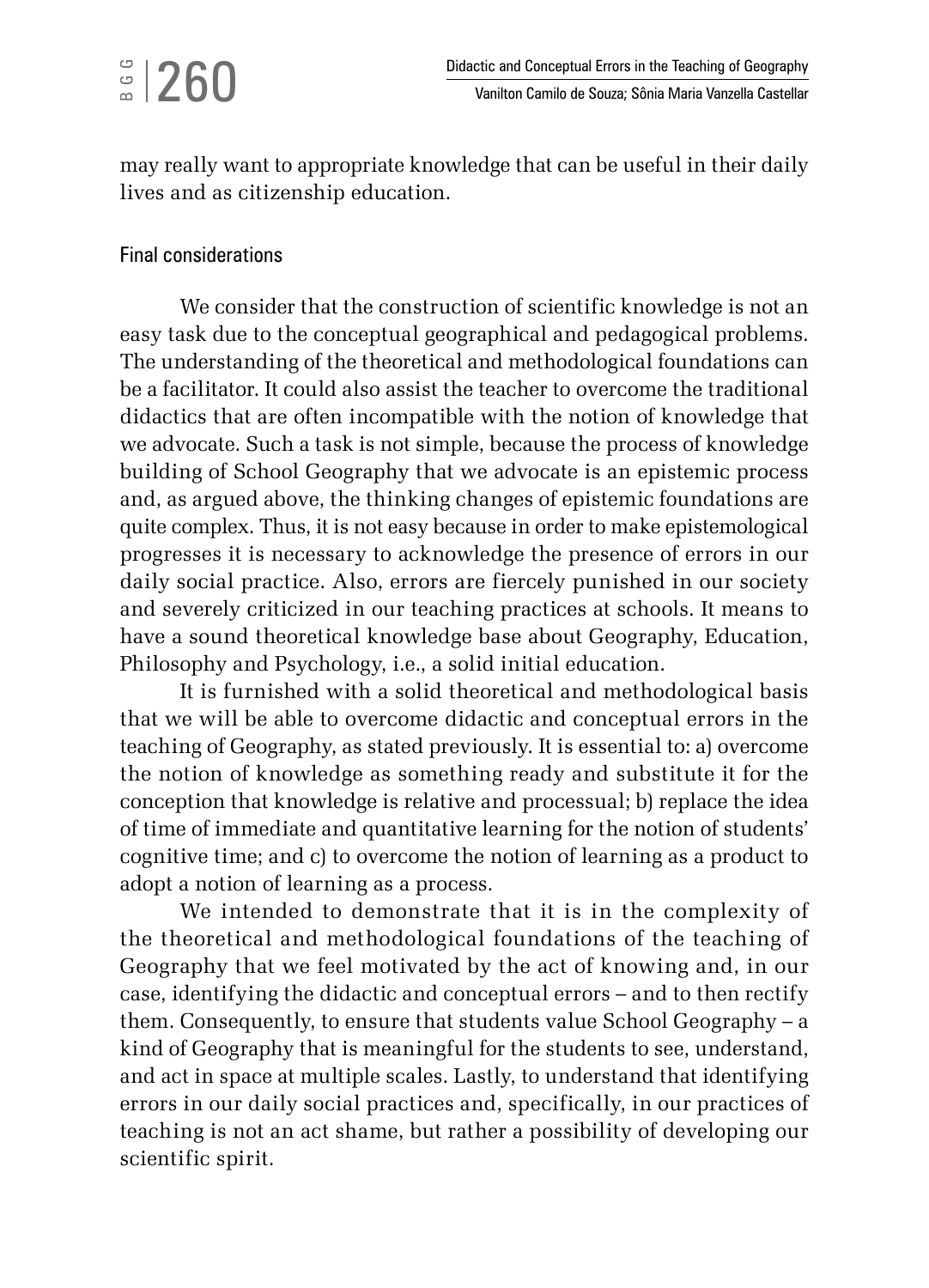#### References

ASTOLFI, J. P. *El "error", un médio para enseñar.* Sevilla: Diada, 2003.

\_\_\_\_\_\_\_\_\_ . El trabajo didáctico de los obstáculos en el corazón de los aprendizajes científicos. *Enseñanza de las ciencias.*1994, 12 (2), 206-216.

\_\_ . El aprendizaje de conceptos científicos: aspectos epistemológicos, cognitivos y linguísticos. *Enseñanza de lãs ciencias.*1988, 6 (2), 147-155.

BACHELARD, G. *O novo espírito científico.* Rio de Janeiro: Tempo Brasileiro, 1968.

\_\_\_\_\_\_\_\_\_ . *A filosofia do não*. São Paulo: Abril Cultural, 1978.

\_\_\_\_\_\_\_\_\_. *A formação do espírito científico.* Trad. Estela dos Santos Abreu. Rio de Janeiro: contraponto, 1996.

\_\_\_\_\_\_\_\_\_. *Ensaio sobre conhecimento aproximado.* Rio de Janeiro: Contraponto, 2004.

CASTELLAR, S. Educação geográfica: formação e cidadania. In: MORAIS, E. M. B. de; MORAES, L. B. de. *Formação de professores*: conteúdos e metodologias no processo de ensino e aprendizagem de Geografia. Goiânia: NEPEG, VIEIRA. 2010.

CASTELLAR, S. M. V; PICAZZIO, E. Energia, Ciência Aplicada e Tecnologia. Material Didático elaborado para o curso de graduação em Licenciatura em Ciências, modalidade EaD, Universidade de São Paulo, 2014.

CAVALCANTI, L. S. *Geografia, Escola e construção do conhecimento.*Campinas: Papirus, 1998.

\_\_\_\_\_\_\_\_\_\_. Cotidiano, mediação pedagógica e formação de conceitos: uma contribuição de Vygotsky ao Ensino de Geografia. *Caderno Cedes*. Campinas, vol. 25, n. 66, p. 185-207, maio/ago. 2005.

\_\_\_\_\_\_\_\_\_. *Geografia Escolar e a Cidade* ensaios sobre o ensino de geografia para a vida urbana cotidiana. Campinas: Papirus, 2008.

\_\_\_\_\_\_\_\_\_. A metrópole em foco no Ensino de Geografia: o que/para que/para quem ensinar? In: PAULA, F. L. de A; CAVALCANTI, L. S. SOUZA, V. C. (Orgs.). *Ensino de Geografia e Metrópole*. Goiânia: América, 2014.

D'ÁVILA, C. *Decifra-me ou te devorarei*: o que pode o professor frente ao livro didático? Salvador: EDUNEB/EDUFBA, 2008.

GARCÍA PÉREZ, F. F. Un modelo didáctico alternativo para transformar la educación: el modelo de investigación en la escuela**.** *Scripta Nova. Revista Electrónica de Geografía y Ciencias Sociales.* Universidad de Barcelona, n. 64, 15 de mayo de 2000.

GARCÍA PEREZ, F. F. y RIVERO, Ana. Dificultades y obstáculos en la construcción del conocimiento escolar en una hipótesis de progresión de lo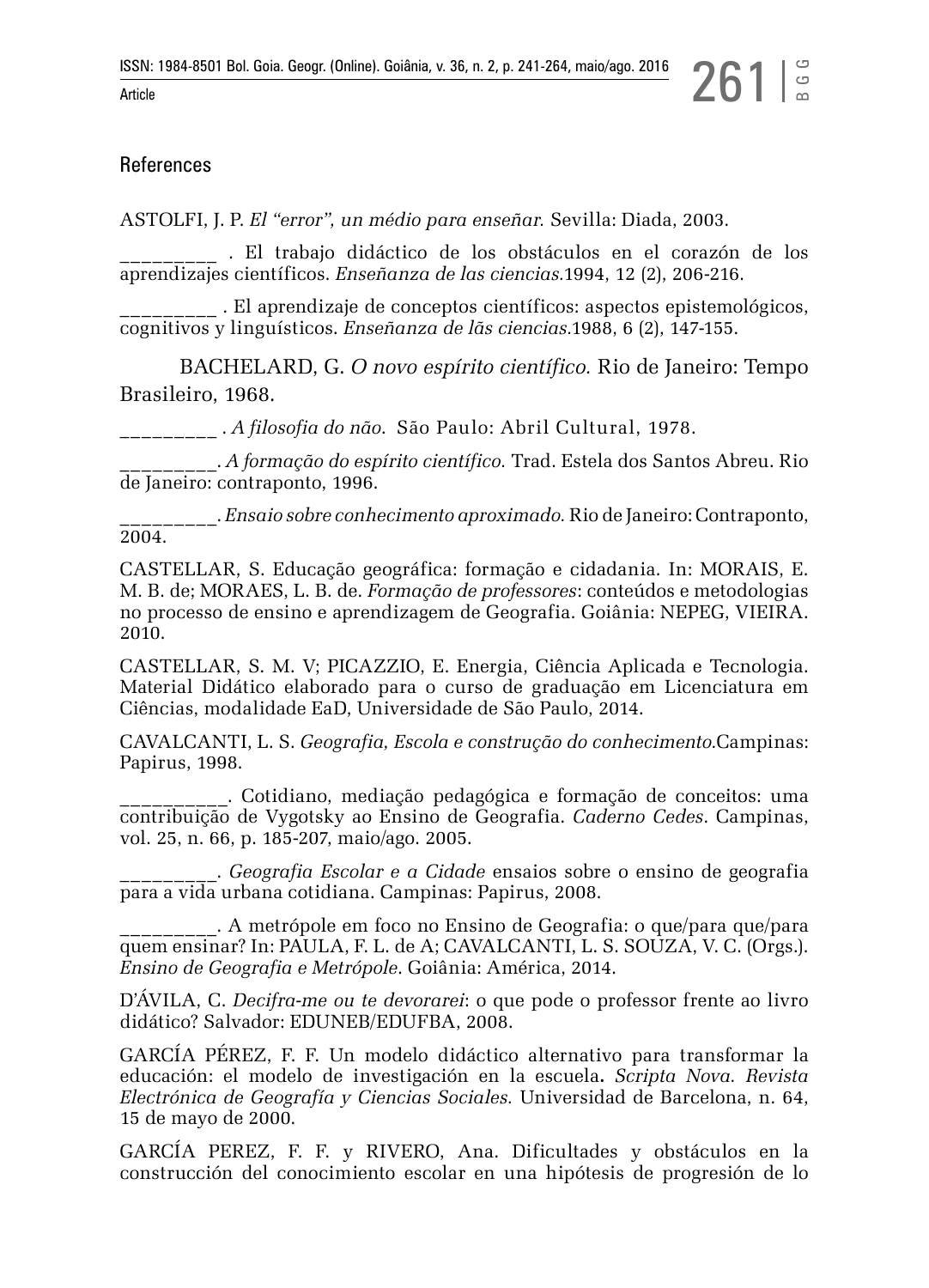simple a lo complejo. Reflexiones desde el ámbito del medio urbano. *Investigación en la Escuela.* Nº 27, Sevilla, 1995.

GERSMEHL, P. J.; GERSMEHL, C. A. Spatial thinking by young children: Neurologic evidence for early development and "educability". *Journal of Geography*, v.106, n.5, p.181–191, 2007. Disponível em [<http://dx.doi.](http://dx.doi.org/10.1080/00221340701809108) [org/10.1080/00221340701809108>](http://dx.doi.org/10.1080/00221340701809108) Acesso em 05 set. 2013.

LIBÂNEO, J. C. *Didática*. São Paulo: Cortez, 2010.

LOPES, A.R.C. Contribuições de Gaston Bachelard ao ensino de ciências. *Enseñanza de lãs Ciencias*, n. 11, v.3, p.324-330, 1993.

SANTOS, M. *Espaço e método.* São Paulo: Nobel, 1985.

\_\_\_\_\_\_\_\_. SANTOS, M. *Técnica, espaço, tempo: globalização e meio técnicocientífico informacional*. São Paulo: Hucitec, 1994.

[SOUZA, V.](http://lattes.cnpq.br/1374656969635983) C.. Fundamentos Teóricos, Epistemológicos e Didáticos no Ensino da Geografia: bases para a formação do pensamento espacial crítico. *Revista brasileira de Educação em Geografia*, v. 1, p. 47-67, 2011.

\_\_\_\_\_\_\_\_\_. *O Processo de Construção do Conhecimento Geográfico na Formação Inicial de Professores.* 2009. 210f. Tese (Doutorado em Ciências Humanas). Universidade Federal de Goiás, Goiânia, 2009.

[SOUZA, V.](http://lattes.cnpq.br/1374656969635983) C.; SILVA, T. A. Ensinar Geografia pela construção de conceitos. In: Xosé Carlos Macía Arce; Francisco Rodrígues Lestegás; Francisco Xosé Armas Quintá. (Org.). *Ensinar Geografia, realidades e propostas no Brasil e Galiza.* 01 ed. Santiago de Compostela: Andavira, 2015, v. 1, p. 01-229.

Vanilton Camilo de Souza – He has a Bachelor degree in Geography from the Pontifical Catholic University of Goias and a Master's in Education from the Federal University of Minas Gerais. Souza also has a PhD in Geography from the Federal University of Goias and a postdoc degree from the University of Sao Paulo. Currently, he is an Associate Professor at the Federal University of Goias.

Sônia Maria Vanzella Castella – He has a Bachelor degree in Geography from the University of Sao Paulo, Master's in Didatic and PhD in Geography from the same University. Currently, she is Professor of Metodology of Teaching in Geography at the Faculty of Education at the University of Sao Paulo.